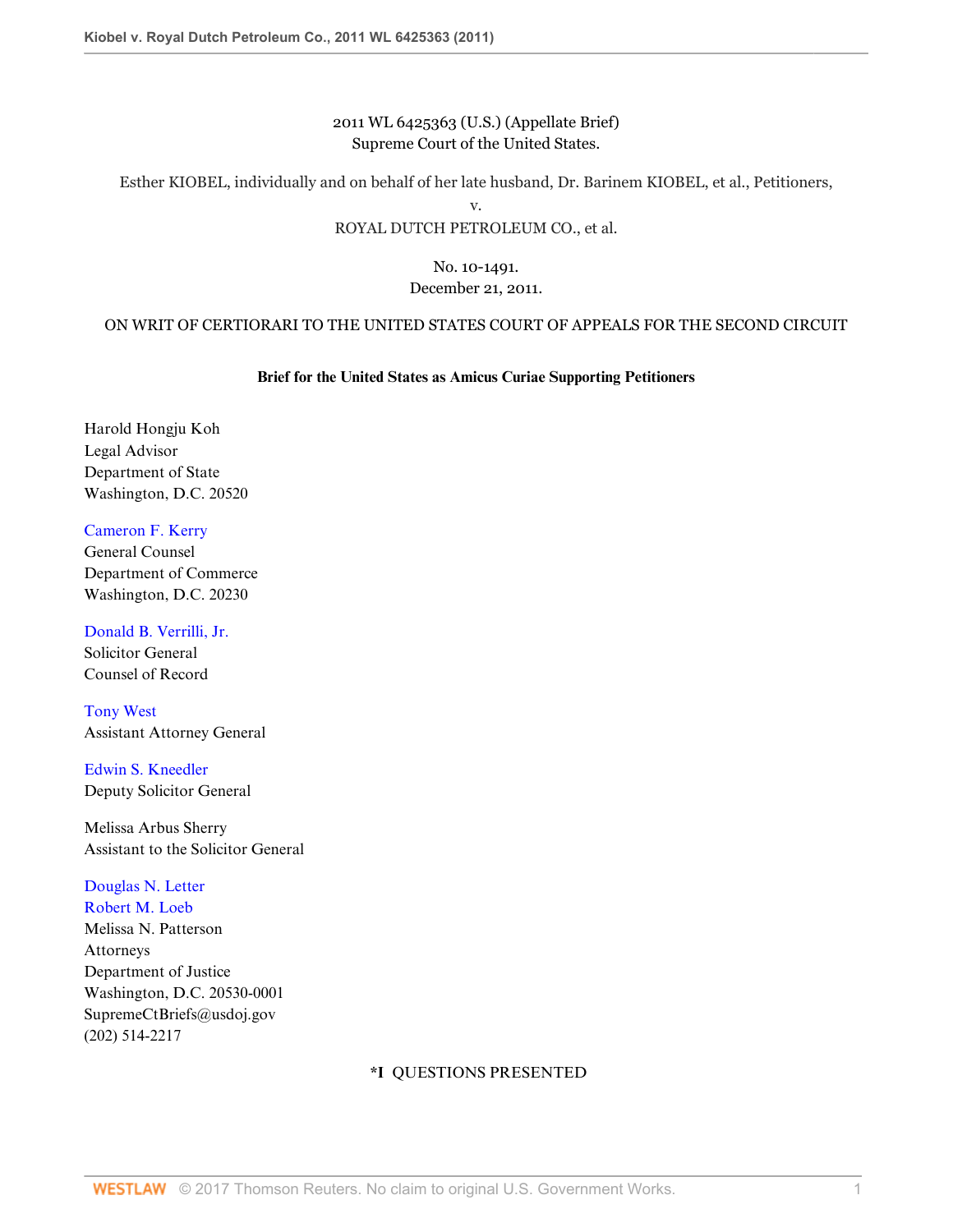1. Whether the issue of corporate liability under the Alien Tort Statute (ATS), [28 U.S.C. 1350](http://www.westlaw.com/Link/Document/FullText?findType=L&pubNum=1000546&cite=28USCAS1350&originatingDoc=I5855366f2d3d11e1bd928e1973ff4e60&refType=LQ&originationContext=document&vr=3.0&rs=cblt1.0&transitionType=DocumentItem&contextData=(sc.RelatedInfo)), is a merits question or a question of subject-matter jurisdiction.

2. Whether a corporation can be held liable in a federal common law action brought under the ATS.

## **\*III** TABLE OF CONTENTS

|                                                                                                       | 8  |
|-------------------------------------------------------------------------------------------------------|----|
| I. The issue of corporate liability in a federal common law action based on the Alien Tort Statute    |    |
|                                                                                                       |    |
| II. A corporation can be held liable in a federal common law suit based on the Alien Tort Statute for | 12 |
|                                                                                                       |    |
| A. Whether a corporation may be held liable in a suit based on the ATS should be determined as a      | 15 |
|                                                                                                       |    |
| B. Courts may recognize corporate liability as a matter of federal common law in actions under the    | 22 |
|                                                                                                       |    |
|                                                                                                       | 32 |

## TABLE OF AUTHORITIES

| Cases:                                                           |            |
|------------------------------------------------------------------|------------|
| Argentine Republic v. Amerada Hess Shipping Corp., 488 U.S.      | 22         |
|                                                                  |            |
|                                                                  | 11, 13     |
| Banco Nacional de Cuba v. Sabbatino, 376 U.S. 398 (1964)         | 19         |
| Beaston v. Farmers' Bank of Del., 37 U.S. (12 Pet.) 102 (1838)   | 25         |
|                                                                  | 6, 9       |
| *IV Castellanos-Contreras v. Decatur Hotels, LLC, 622 F.3d       | 10         |
|                                                                  |            |
| Chestnut Hill & Spring House Turnpike Co. v. Rutter, 4 Serg. &   | 26         |
|                                                                  |            |
| Cook County v. United States ex rel. Chandler, 538 U.S. 119      | 25         |
|                                                                  |            |
| Doe v. Exxon Mobil Corp., 654 F.3d 11 (D.C. Cir. 2011)           | passim     |
| Filartiga v. Pena-Irala, 630 F.2d 876 (2d Cir. 1980)             | 27         |
| Flomo v. Firestone Natural Rubber Co., 643 F.3d 1013 (7th Cir.   | 12, 19, 28 |
|                                                                  |            |
| Gray v. Portland Bank, 3 Mass. (2 Tyng) 363 (1807)               | 26         |
| Harmony v. United States (The Malek Adhel), 43 U.S. (2 How.)     | 25         |
|                                                                  |            |
| Kadic v. Karadži#, 70 F.3d 232 (2d Cir. 1995), cert. denied, 518 | 17, 18     |
|                                                                  |            |
| Mayor v. Turner, (1774) 98 Eng. Rep. 980 (K.B.)                  | 26         |
|                                                                  | 13         |
| Morrison v. National Australia Bank Ltd., 130 S. Ct. 2869        | 8, 12      |
|                                                                  |            |
| Philadelphia, Wilmington, & Balt. R.R. v. Quigley, 62 U.S. (21)  | 26         |
|                                                                  |            |
|                                                                  | 9          |
| Presbyterian Church of Sudan v. Talisman Energy, Inc., 582       | 5, 11, 13  |
| F.3d 244 (2d Cir. 2009), cert. denied, 131 S. Ct. 79 and 131 S.  |            |
|                                                                  |            |
| Respublica v. De Longchamps, 1 U.S. (1 Dall.) 111 (Pa. Oyer &    | 14         |
|                                                                  |            |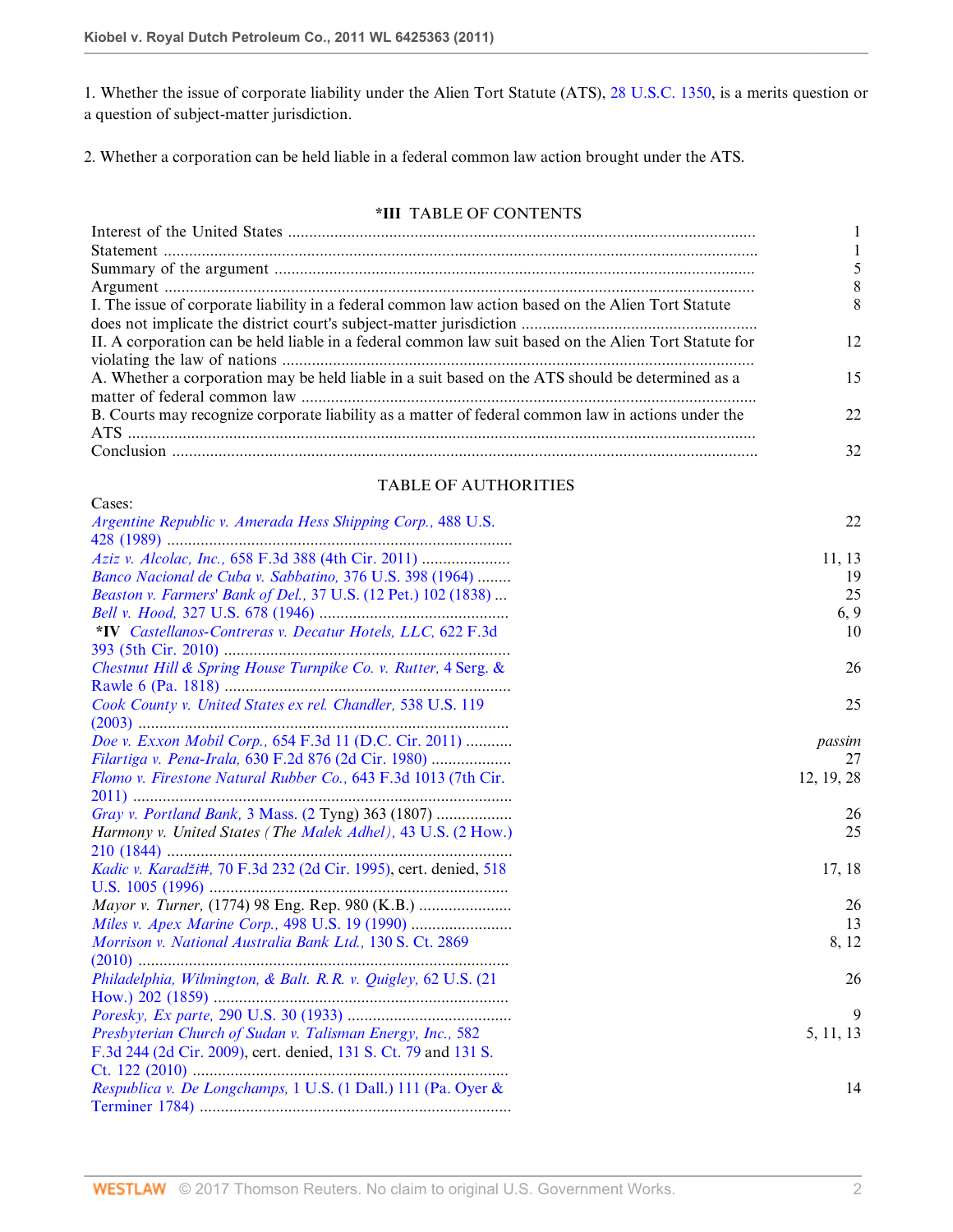| *V Riddle v. Proprieters of the Locks, 7 Mass. (6 Tyng) 168                                                                                                                                                                                                                                                                                                                     | 26                   |
|---------------------------------------------------------------------------------------------------------------------------------------------------------------------------------------------------------------------------------------------------------------------------------------------------------------------------------------------------------------------------------|----------------------|
|                                                                                                                                                                                                                                                                                                                                                                                 |                      |
| Romero v. Drummond Co., 552 F.3d 1303 (11th Cir. 2008)                                                                                                                                                                                                                                                                                                                          | 9, 12                |
| Romero v. International Terminal Operating Co., 358 U.S. 354                                                                                                                                                                                                                                                                                                                    | 12                   |
| Sarei v. Rio Tinto, PLC:                                                                                                                                                                                                                                                                                                                                                        | 22                   |
| 487 F.3d 1193 (9th Cir. 2007), opinion withdrawn and                                                                                                                                                                                                                                                                                                                            | 9                    |
|                                                                                                                                                                                                                                                                                                                                                                                 |                      |
| No. 02-56256, 2011 WL 5041927 (9th Cir. Oct. 25, 2011),                                                                                                                                                                                                                                                                                                                         | 12, 20               |
| petition for cert. pending, No. 11-649 (filed Nov. 23, 2011)                                                                                                                                                                                                                                                                                                                    |                      |
| Shell Petroleum N.V. v. Kiobel, 132 S. Ct. 248 (2011)                                                                                                                                                                                                                                                                                                                           | 13                   |
|                                                                                                                                                                                                                                                                                                                                                                                 |                      |
| Tel-Oren v. Libyan Arab Republic, 726 F.2d 774 (D.C. Cir.                                                                                                                                                                                                                                                                                                                       | passim<br>16, 18, 23 |
|                                                                                                                                                                                                                                                                                                                                                                                 |                      |
| Townsend v. Susquehanna Turnpike Co., 6 Johns. 90 (N.Y. Sup.                                                                                                                                                                                                                                                                                                                    | 26                   |
|                                                                                                                                                                                                                                                                                                                                                                                 |                      |
| United States v. Amedy, 24 U.S. (11 Wheat.) 392 (1826)                                                                                                                                                                                                                                                                                                                          | 25, 26               |
|                                                                                                                                                                                                                                                                                                                                                                                 | 10                   |
| Yamaha Motor Corp., U.S.A. v. Calhoun, 516 U.S. 199 (1996)                                                                                                                                                                                                                                                                                                                      | 10                   |
| *VI Treaties and statutes:                                                                                                                                                                                                                                                                                                                                                      |                      |
| Convention Against Torture and Other Cruel, Inhuman or                                                                                                                                                                                                                                                                                                                          | 17, 20               |
| Degrading Treatment or Punishment, adopted Dec. 10, 1984,                                                                                                                                                                                                                                                                                                                       |                      |
| S. Treaty Doc. No. 20, 100th Cong., 2d Sess. (1988), 1465                                                                                                                                                                                                                                                                                                                       |                      |
|                                                                                                                                                                                                                                                                                                                                                                                 |                      |
| Convention Against Transnational Organized Crime, Nov. 15,                                                                                                                                                                                                                                                                                                                      | 31                   |
| 2000, S. Treaty Doc. No. 16, 108th Cong., 2d Sess. (2004), 2225                                                                                                                                                                                                                                                                                                                 |                      |
|                                                                                                                                                                                                                                                                                                                                                                                 |                      |
| Convention on Combating Bribery of Foreign Public Officials                                                                                                                                                                                                                                                                                                                     | 31                   |
| in International Business Transactions, Dec. 17, 1997, S. Treaty                                                                                                                                                                                                                                                                                                                |                      |
| Doc. No. 43, 105th Cong., 2d Sess. (1998), 37 I.L.M. 1 (1998)                                                                                                                                                                                                                                                                                                                   |                      |
| Convention on the Prevention and Punishment of the Crime of                                                                                                                                                                                                                                                                                                                     | 18, 20               |
| Genocide, <i>adopted</i> Dec. 9, 1948, 102 Stat. 3045, 78 U.N.T.S.                                                                                                                                                                                                                                                                                                              |                      |
|                                                                                                                                                                                                                                                                                                                                                                                 |                      |
| Geneva Convention Relative to the Treatment of Prisoners of                                                                                                                                                                                                                                                                                                                     | 18, 21               |
| War, Aug. 12, 1949, 6 U.S.T. 3316, 75 U.N.T.S. 135                                                                                                                                                                                                                                                                                                                              |                      |
| Rome Statute of the International Criminal Court, July 17,                                                                                                                                                                                                                                                                                                                      | 28, 29               |
|                                                                                                                                                                                                                                                                                                                                                                                 |                      |
| Act of Apr. 30, 1790, ch. 9, 1 Stat. 112:                                                                                                                                                                                                                                                                                                                                       |                      |
|                                                                                                                                                                                                                                                                                                                                                                                 | 24                   |
|                                                                                                                                                                                                                                                                                                                                                                                 | 24                   |
| $§ 28, 1 \text{ Stat. } 118 \dots 118 \dots 118 \dots 118 \dots 118 \dots 118 \dots 118 \dots 118 \dots 118 \dots 118 \dots 118 \dots 118 \dots 118 \dots 118 \dots 118 \dots 118 \dots 118 \dots 118 \dots 118 \dots 118 \dots 118 \dots 118 \dots 118 \dots 118 \dots 118 \dots 118 \dots 118 \dots 118 \dots 118 \dots 118 \dots 118 \dots 118 \dots 118 \dots 118 \dots 11$ | 24                   |
|                                                                                                                                                                                                                                                                                                                                                                                 | 1, 9, 22             |
| Foreign Sovereign Immunities Act of 1976, 28 U.S.C. 1330                                                                                                                                                                                                                                                                                                                        | 22                   |
| Torture Victim Protection Act of 1991, Pub. L. No. 102-256,                                                                                                                                                                                                                                                                                                                     | 3, 13                |
|                                                                                                                                                                                                                                                                                                                                                                                 |                      |
|                                                                                                                                                                                                                                                                                                                                                                                 | 27                   |
|                                                                                                                                                                                                                                                                                                                                                                                 | 3, 6, 8, 10, 11      |
| Miscellaneous:                                                                                                                                                                                                                                                                                                                                                                  |                      |
| Arrest Warrant of 11 April 2000, Dem. Rep. Congo v. Belgium,                                                                                                                                                                                                                                                                                                                    | 19                   |
|                                                                                                                                                                                                                                                                                                                                                                                 |                      |
| M. Cherif Bassiouni, Crimes Against Humanity in International                                                                                                                                                                                                                                                                                                                   | 31                   |
|                                                                                                                                                                                                                                                                                                                                                                                 |                      |
| 1 William Blackstone, Commentaries on the Laws of England                                                                                                                                                                                                                                                                                                                       | 25                   |
|                                                                                                                                                                                                                                                                                                                                                                                 |                      |
| Jonathan A. Bush, The Prehistory of Corporations and                                                                                                                                                                                                                                                                                                                            | 30                   |
| Conspiracy in Criminal Law: What Nuremberg Really Said, 109                                                                                                                                                                                                                                                                                                                     |                      |
|                                                                                                                                                                                                                                                                                                                                                                                 |                      |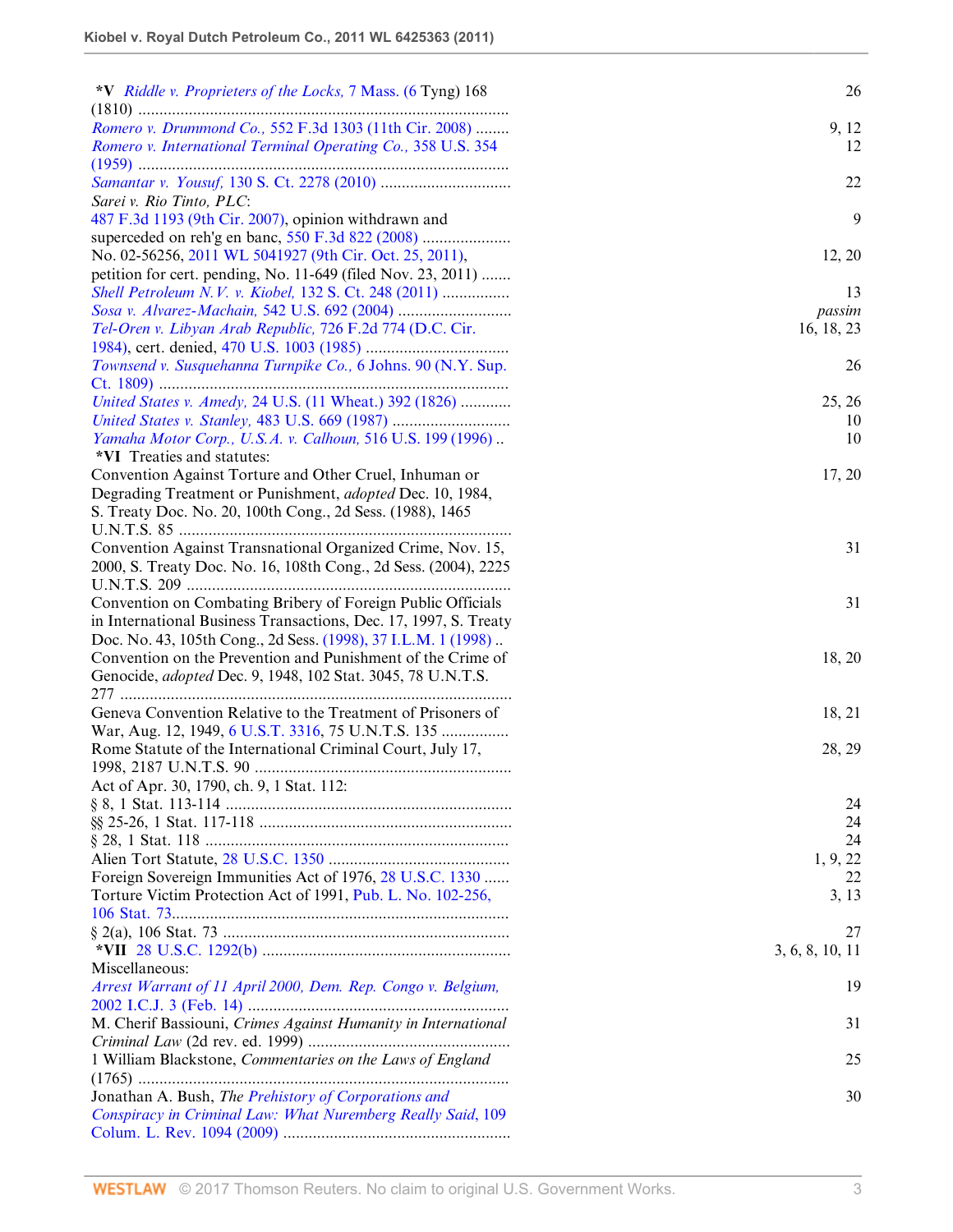| William R. Casto, <i>The Federal Courts' Protective Jurisdiction</i> | 22, 23         |
|----------------------------------------------------------------------|----------------|
| Over Torts Committed In Violation of the Law of Nations, 18          |                |
|                                                                      |                |
| 9A William M. Fletcher, Cyclopedia of the Law of Corporations        | 27             |
|                                                                      |                |
| Louis Henkin, Foreign Affairs and the United States                  | 18             |
|                                                                      |                |
| H.R. Rep. No. 367, 102d Cong., 1st Sess. Pt. 1 (1991)                | 27             |
|                                                                      | 30             |
| 21 Journals of the Continental Congress 1774-1789 (Gillard           | 23             |
|                                                                      |                |
| 1 Stewart Kyd, A Treatise on the Law of Corporations (1793)          | 25             |
|                                                                      | 25             |
|                                                                      | 14             |
|                                                                      | 25             |
| *VIII Anita Ramasastry & Robert C. Thompson, Commerce,               | 29             |
| Crime and Conflict: Legal Remedies for Private Sector Liability      |                |
| for Grave Breaches of International Law - A Survey of Sixteen        |                |
| Countries - Executive Summary (2006), http:// www.fafo.no/           |                |
|                                                                      |                |
| 1 Restatement (Third) of Foreign Relations Law (1986)                | 19             |
|                                                                      | 27             |
| 18 State Dep't Annual Hum. Rts. Rep. Submitted to Congress           | $\overline{2}$ |
|                                                                      |                |
| 19 State Dep't Annual Hum. Rts. Rep. Submitted to Congress           | $\overline{c}$ |
|                                                                      |                |
| 20 State Dep't Annual Hum. Rts. Rep. Submitted to Congress           | $\overline{2}$ |
|                                                                      |                |
| The Nuremberg Trial ( <i>United States v. Goering</i> ), 6 F.R.D. 69 | 30             |
|                                                                      |                |

### **\*1 INTEREST OF THE UNITED STATES**

This case presents the question whether a corporation can be held liable in a federal common law action brought under the Alien Tort Statute (ATS), [28 U.S.C. 1350](http://www.westlaw.com/Link/Document/FullText?findType=L&pubNum=1000546&cite=28USCAS1350&originatingDoc=I5855366f2d3d11e1bd928e1973ff4e60&refType=LQ&originationContext=document&vr=3.0&rs=cblt1.0&transitionType=DocumentItem&contextData=(sc.RelatedInfo)). The United States has an interest in the proper application of the ATS because such actions can have implications for the Nation's foreign and commercial relations and for the enforcement of international law.

#### **STATEMENT**

<span id="page-3-0"></span>1. Petitioners are former residents of the Ogoni region in Nigeria. Respondents are Dutch and British holding corporations that, through a Nigerian subsidiary, **\*2** were engaged in oil exploration and production in the Ogoni region. <sup>[1](#page-13-0)</sup> In 2002, petitioners filed a putative class action invoking the ATS. Petitioners alleged that respondents aided and abetted, or were otherwise complicit in, various human rights abuses by the Nigerian government, including torture, cruel, inhuman, and degrading treatment, arbitrary arrest and detention, crimes against humanity, property destruction, forced exile, extrajudicial killings, and violations of the rights to life, liberty, security, and association. Specifically, petitioners alleged that Nigerian military and police forces killed, raped, and detained Ogoni residents, and destroyed their property, and that respondents provided logistical and financial support in connection with those actions. See Pet. App. A[2](#page-13-1)1-A23, A169-A173.<sup>2</sup>

<span id="page-3-1"></span>2. Respondents moved to dismiss, arguing, *inter alia*, that the operative complaint failed to state a violation of the law of nations with the specificity required by *Sosa v. Alvarez-Machain,* [542 U.S. 692, 731-734 \(2004\).](http://www.westlaw.com/Link/Document/FullText?findType=Y&serNum=2004637442&pubNum=780&originatingDoc=I5855366f2d3d11e1bd928e1973ff4e60&refType=RP&fi=co_pp_sp_780_731&originationContext=document&vr=3.0&rs=cblt1.0&transitionType=DocumentItem&contextData=(sc.RelatedInfo)#co_pp_sp_780_731) Pet. App. B1-B3. The district court granted the motion in part and denied it in part. *Id.* at B1-B23. The court first held that "where a cause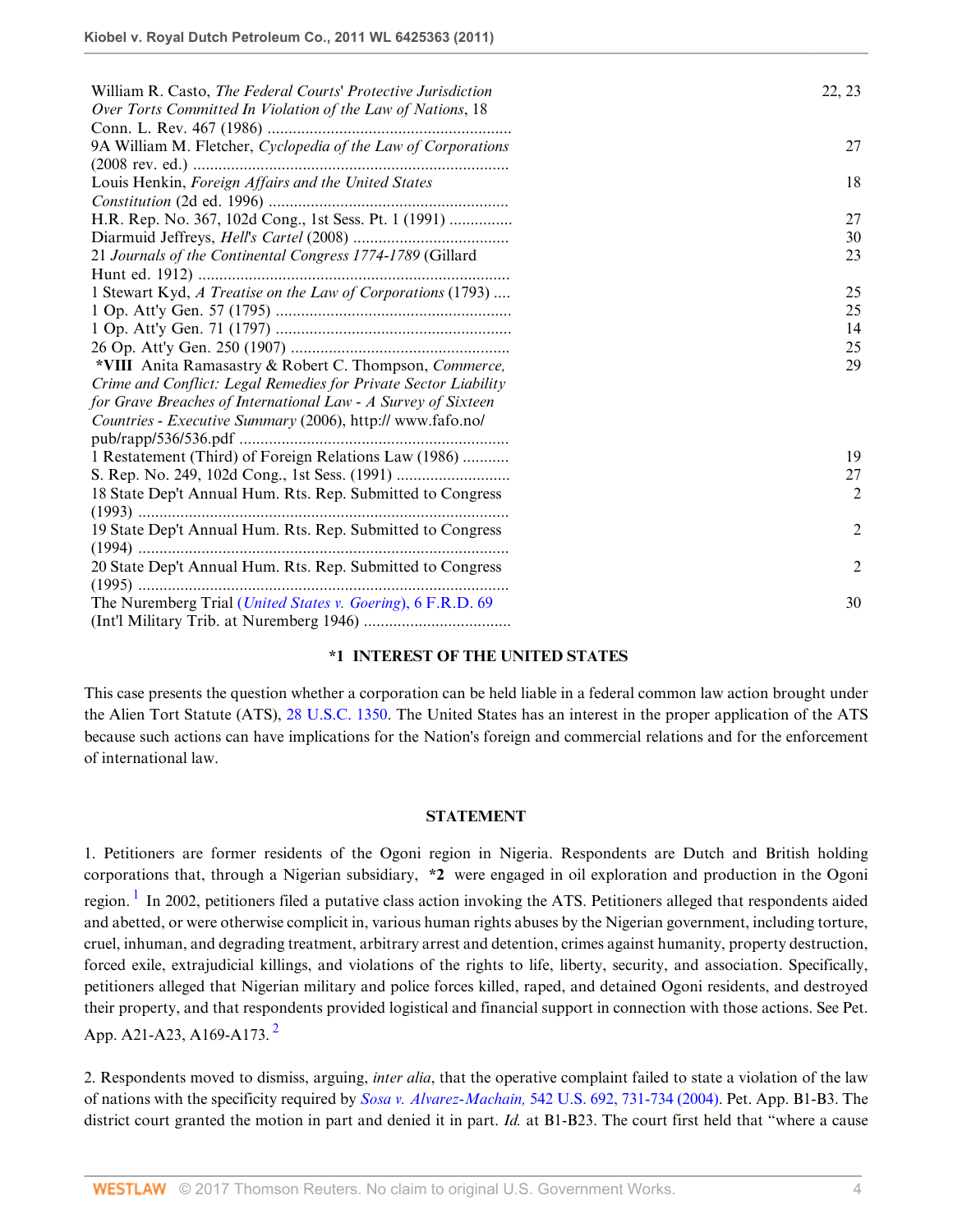of action for violation of an international norm is viable under the ATS, claims for aiding and abetting that violation are viable as well." *Id.* at B12. Concluding that customary international law did not define with sufficient particularity petitioners' claims for aiding and abetting property destruction, **\*3** forced exile, extrajudicial killing, or violation of the rights to life, liberty, security, and association, the court dismissed those claims. *Id.* at B13-B15, B20-B21. The court, however, declined to dismiss petitioners' claims of aiding and abetting arbitrary arrest and detention, crimes against humanity, and torture. *Id.* at B16-B20. Respondents did not raise and the court did not decide whether a corporation may be held liable in a suit under the ATS. The court certified its order for interlocutory appeal under [28 U.S.C. 1292\(b\)](http://www.westlaw.com/Link/Document/FullText?findType=L&pubNum=1000546&cite=28USCAS1292&originatingDoc=I5855366f2d3d11e1bd928e1973ff4e60&refType=RB&originationContext=document&vr=3.0&rs=cblt1.0&transitionType=DocumentItem&contextData=(sc.RelatedInfo)#co_pp_a83b000018c76). Pet. App. B21-B23.

3. The court of appeals granted both parties' petitions for interlocutory appeal, and affirmed in part and reversed in part.

a. Petitioners argued that the district court erred in dismissing their extrajudicial-killing claim; respondents argued that the court erred in not dismissing the operative complaint in its entirety. See Br. in Opp. App. 33a-34a, 38a n.6. Respondents' primary contentions were that "[n]o definite and uniformly agreed-upon norm of the law of nations" (*id.* at 49a) prohibited any of respondents' alleged acts, and that respondents could not be held liable for the acts of their corporate subsidiary. With respect to torture and extrajudicial killing, respondents also asserted that the claims were displaced by the Torture Victim Protection Act of 1991 (TVPA), [Pub. L. No. 102-256, 106 Stat. 73,](http://www.westlaw.com/Link/Document/FullText?findType=l&pubNum=1077005&cite=UUID(I20464EE361-0D411C8BBEA-5E36689B0C6)&originatingDoc=I5855366f2d3d11e1bd928e1973ff4e60&refType=SL&originationContext=document&vr=3.0&rs=cblt1.0&transitionType=DocumentItem&contextData=(sc.RelatedInfo)) and that respondents were not state actors. See Br. in Opp. App. 55a-57a, 60a-65a, 70a, 71a-72a. Finally, in arguing that they could not be held liable for the acts of their corporate subsidiary, respondents briefly asserted that the practices of international criminal tribunals "suggest[] that the law of nations does not attach civil liability to corporations under any circumstance." *Id.* at 59a-60a; see *id.* at 138a n.31 (petitioners' **\*4** response on corporate liability); see also *id.* at 167a n.1, 169a.

b. The panel majority did not address any of the grounds relied on by the district court and fully briefed by the parties. Instead, the court chose to decide one of several "unresolved issues lurking in [its] ATS jurisprudence" - whether "the jurisdiction granted by the ATS extend[s] to civil actions brought against corporations under the law of nations." Pet. App. A7. The court noted that it had "decided ATS cases involving corporations without addressing the issue of corporate liability," but concluded that it was not bound by those decisions because the issue was one of subject-matter jurisdiction. *Id.* at A24-A25.

The court's analysis "proceed[ed] in two steps." Pet. App. A25. The court first considered "which body of law governs the question" and concluded that "international law" - specifically, those "norms that are 'specific, universal, and obligatory' " - controls. *Id.* at A16, A25-A39. The court explained that the ATS "leaves the question of the nature and scope of liability - who is liable for what - to customary international law," *id.* at A18, and that the "domestic law of the United States," or of "any other country," is "entirely irrelevant," *id.* at A9 & n.11. The court looked "to international law to determine whether corporate liability for a 'violation of the law of nations' is a norm 'accepted by the civilized world and defined with a specificity' sufficient to provide a basis for jurisdiction under the ATS." *Id.* at A38 (citations omitted).

Relying primarily on its assessment that "no corporation has ever been subject to *any* form of liability under the customary international law of human rights," Pet. App. A16, the court of appeals concluded that "corporate **\*5** liability has not attained a discernable, much less universal, acceptance among nations of the world in their relations *inter se*," *id.* at A79-A80. Because petitioners' claims were all asserted against corporations, the court ordered dismissal of the complaint "for lack of subject matter jurisdiction." *Id.* at A81.

c. Judge Leval concurred only in the judgment. Pet. App. A82-A186. He agreed "that the place to look for answers whether any set of facts constitutes a violation of international law is to international law," *id.* at A137, but concluded that international law "leaves the manner of enforcement \*\*\* almost entirely to individual nations," *id.* at A87. Judge Leval nevertheless agreed that "*this* Complaint must be dismissed," because petitioners had not sufficiently alleged, as required by circuit precedent, that respondents aided and abetted customary international-law violations "*with a purpose* to bring about the Nigerian government's alleged violations." *Id.* at A90-A91; see *id.* at A168 (citing *[Presbyterian Church](http://www.westlaw.com/Link/Document/FullText?findType=Y&serNum=2019944807&pubNum=506&originatingDoc=I5855366f2d3d11e1bd928e1973ff4e60&refType=RP&fi=co_pp_sp_506_259&originationContext=document&vr=3.0&rs=cblt1.0&transitionType=DocumentItem&contextData=(sc.RelatedInfo)#co_pp_sp_506_259)*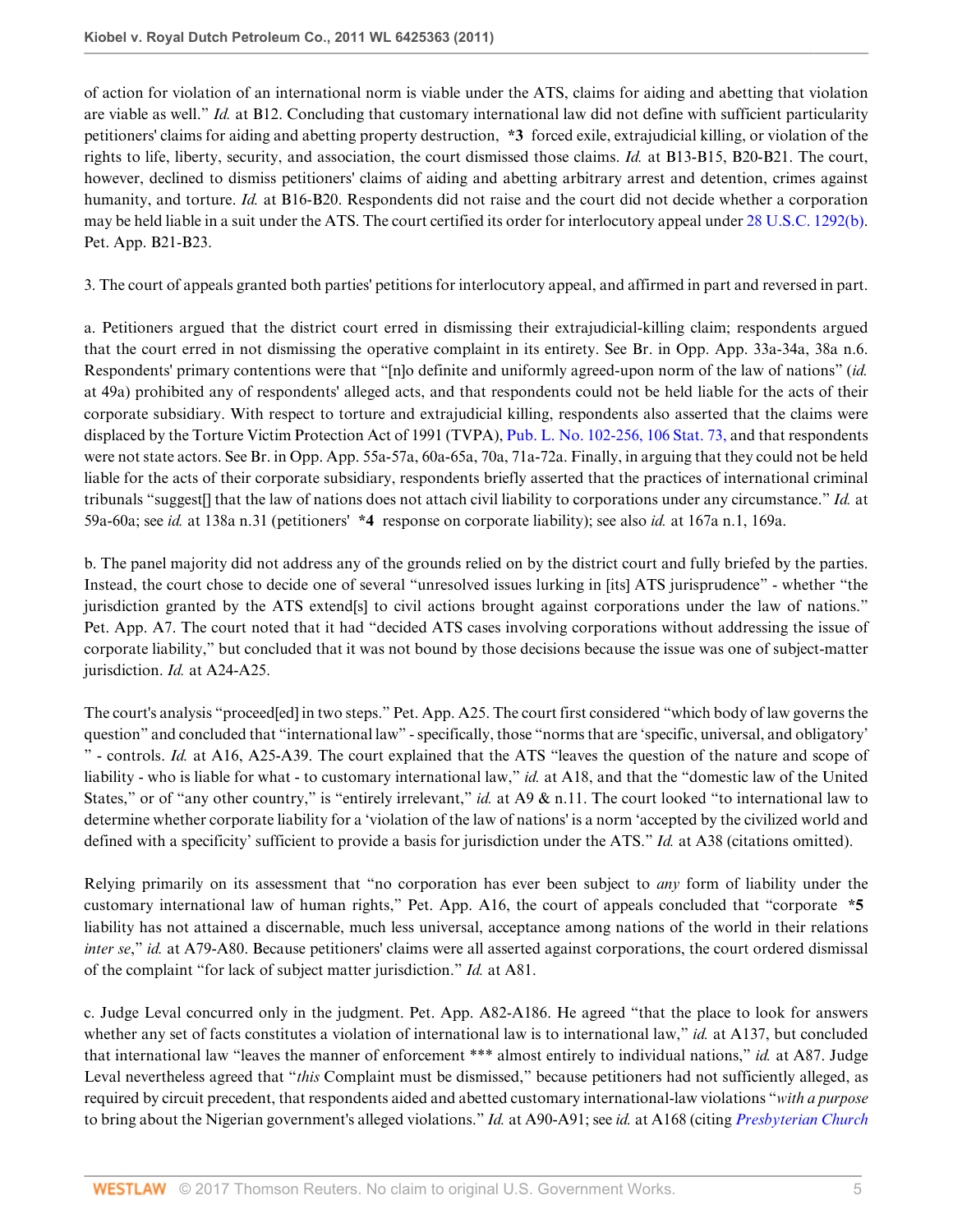*[of Sudan v. Talisman Energy, Inc.,](http://www.westlaw.com/Link/Document/FullText?findType=Y&serNum=2019944807&pubNum=506&originatingDoc=I5855366f2d3d11e1bd928e1973ff4e60&refType=RP&fi=co_pp_sp_506_259&originationContext=document&vr=3.0&rs=cblt1.0&transitionType=DocumentItem&contextData=(sc.RelatedInfo)#co_pp_sp_506_259)* 582 F.3d 244, 259 (2d Cir. 2009), cert. denied, [131 S. Ct. 79](http://www.westlaw.com/Link/Document/FullText?findType=Y&serNum=2021807060&pubNum=708&originatingDoc=I5855366f2d3d11e1bd928e1973ff4e60&refType=RP&originationContext=document&vr=3.0&rs=cblt1.0&transitionType=DocumentItem&contextData=(sc.RelatedInfo)) and [131 S. Ct. 122 \(2010\)](http://www.westlaw.com/Link/Document/FullText?findType=Y&serNum=2022127920&pubNum=708&originatingDoc=I5855366f2d3d11e1bd928e1973ff4e60&refType=RP&originationContext=document&vr=3.0&rs=cblt1.0&transitionType=DocumentItem&contextData=(sc.RelatedInfo)) (*Talisman*)).

4. The court of appeals denied panel rehearing. Pet. App. D3-D10, D24-D25 (Jacobs and Cabranes, JJ., each concurring in denial); *id.* at D11-D23 (Leval, J., dissenting). Rehearing en banc was denied by an equally divided court. See *id.* at C3-C5 (Lynch and Katzmann, JJ., each dissenting from denial).

# SUMMARY OF THE ARGUMENT

I. The court of appeals erred in characterizing the question whether a corporation can be held liable in a federal common law action based on the ATS as one of subject-matter jurisdiction. "[I]t is well settled that the **\*6** failure to state a proper cause of action calls for a judgment on the merits and not for a dismissal for want of jurisdiction." *[Bell v. Hood,](http://www.westlaw.com/Link/Document/FullText?findType=Y&serNum=1946112790&pubNum=780&originatingDoc=I5855366f2d3d11e1bd928e1973ff4e60&refType=RP&fi=co_pp_sp_780_682&originationContext=document&vr=3.0&rs=cblt1.0&transitionType=DocumentItem&contextData=(sc.RelatedInfo)#co_pp_sp_780_682)* 327 [U.S. 678, 682 \(1946\).](http://www.westlaw.com/Link/Document/FullText?findType=Y&serNum=1946112790&pubNum=780&originatingDoc=I5855366f2d3d11e1bd928e1973ff4e60&refType=RP&fi=co_pp_sp_780_682&originationContext=document&vr=3.0&rs=cblt1.0&transitionType=DocumentItem&contextData=(sc.RelatedInfo)#co_pp_sp_780_682) When an alien plaintiff alleges a nonfrivolous claim of a tort in violation of the law of nations - as petitioners did here - a district court has subject-matter jurisdiction under the ATS.

The court of appeals nonetheless had jurisdiction under [28 U.S.C. 1292\(b\)](http://www.westlaw.com/Link/Document/FullText?findType=L&pubNum=1000546&cite=28USCAS1292&originatingDoc=I5855366f2d3d11e1bd928e1973ff4e60&refType=RB&originationContext=document&vr=3.0&rs=cblt1.0&transitionType=DocumentItem&contextData=(sc.RelatedInfo)#co_pp_a83b000018c76) to decide the issue of corporate liability here. Although that issue was neither raised in nor decided by the district court, it can be regarded as fairly included within the court's certified order. As a prudential matter, the court should not have decided that issue on appeal. But because this Court has already granted certiorari and the issue of corporate liability will now be fully briefed, it would be appropriate for the Court to decide that question rather than vacate and remand.

II. The merits question before this Court is narrow: whether a corporation can be held liable in a federal common law action based on the ATS. Although there are a number of other issues in the background of this case (*e.g.*, aiding-andabetting liability, extraterritoriality, etc.), those issues were not decided by the court of appeals here. This Court therefore should address only the corporate-liability issue. On that issue, the court of appeals' holding is categorical and applies to all suits under the ATS, regardless of the theory of liability, the locus of the acts, the involvement of a foreign sovereign, or the character of the international-law norm at issue.

A. A corporation's liability in a suit under the ATS does not depend on the existence of a generally accepted and welldefined international law norm of corporate liability for law-of-nations violations. The particular **\*7** limitation this Court found dispositive in *[Sosa v. Alvarez-Machain,](http://www.westlaw.com/Link/Document/FullText?findType=Y&serNum=2004637442&pubNum=780&originatingDoc=I5855366f2d3d11e1bd928e1973ff4e60&refType=RP&originationContext=document&vr=3.0&rs=cblt1.0&transitionType=DocumentItem&contextData=(sc.RelatedInfo))* 542 U.S. 692 (2004) - that any claim under the ATS must at least "rest on a norm of international character accepted by the civilized world and defined with" sufficient "specificity," *id.* at 725 - pertains to the international-law norm itself and not to whether (or how) that norm should be enforced in a suit under the ATS. The latter question is a matter to be determined by federal courts cautiously exercising their "residual common law discretion." *Id.* at 738. International law informs, but does not control, the exercise of that discretion.

At the present time, the United States is not aware of any international-law norm of the sort identified in *Sosa* that distinguishes between natural and juridical persons. Corporations (or agents acting on their behalf) can violate those norms just as natural persons can. Whether corporations should be held accountable for those violations in private tort suits under the ATS is a question of federal common law.

B. Courts may recognize corporate liability in actions under the ATS as a matter of federal common law. The text and history of the ATS itself provide no basis for distinguishing between natural and juridical persons. Corporations have been subject to suit for centuries, and the concept of corporate liability is a well-settled part of our "legal culture." Pet. App. A8. *Sosa*'s cautionary admonitions provide no reason to depart from the common law on this issue.

International law does not counsel otherwise. Although no international tribunal has been created for the purpose of holding corporations civilly liable for violations of international law, the same is true for natural persons. And while international *criminal* tribunals **\*8** have, thus far, been limited to the prosecution of natural persons, that appears to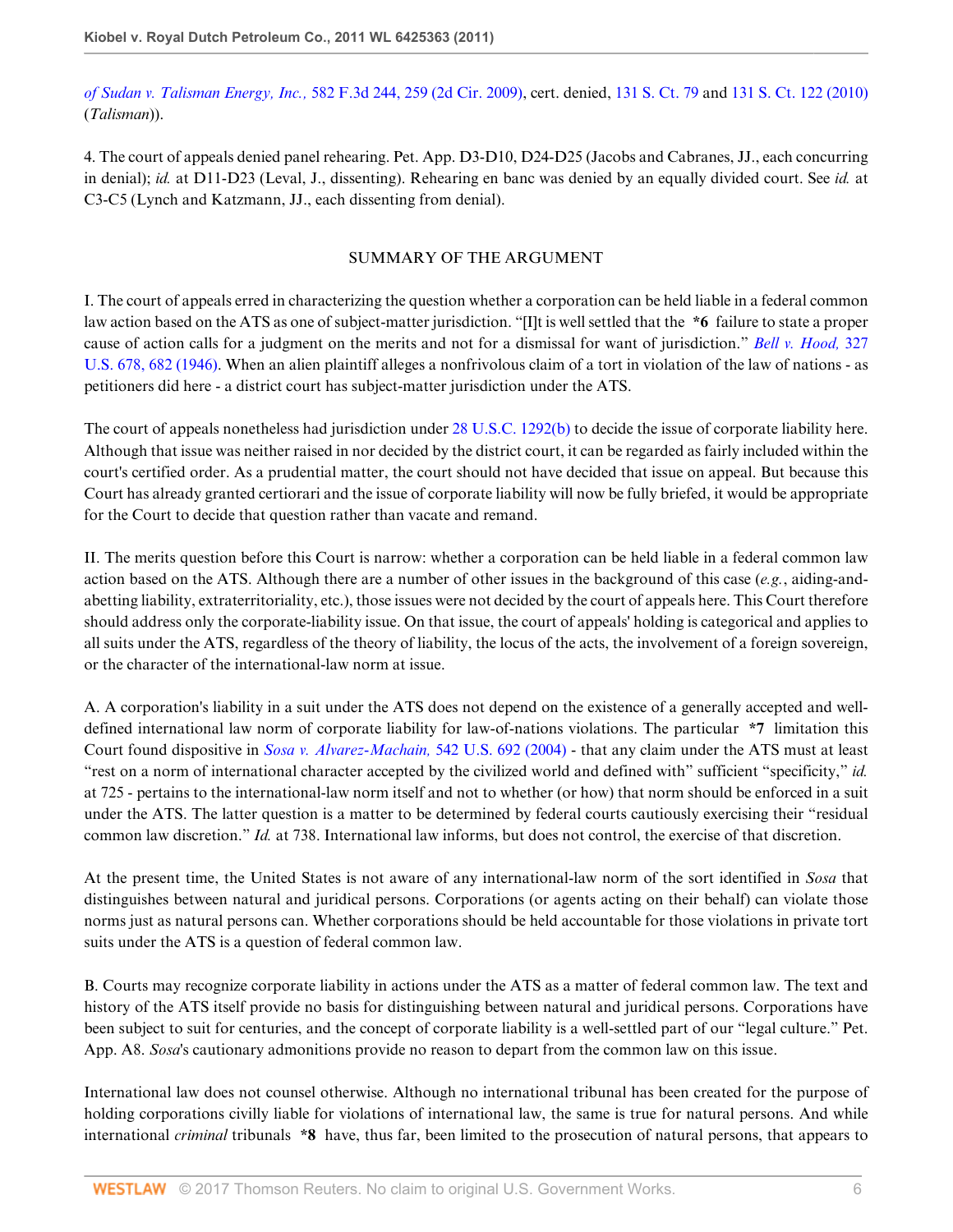be because of matters unique to criminal punishment. Notably, several countries that have incorporated international criminal offenses into their domestic law apply those offenses to corporations.

## **ARGUMENT**

# **I. THE ISSUE OF CORPORATE LIABILITY IN A FEDERAL COMMON LAW ACTION BASED ON THE ALIEN TORT STATUTE DOES NOT IMPLICATE THE DISTRICT COURT'S SUBJECT-MATTER JURISDICTION**

The court of appeals accepted the parties' interlocutory appeal under [28 U.S.C. 1292\(b\),](http://www.westlaw.com/Link/Document/FullText?findType=L&pubNum=1000546&cite=28USCAS1292&originatingDoc=I5855366f2d3d11e1bd928e1973ff4e60&refType=RB&originationContext=document&vr=3.0&rs=cblt1.0&transitionType=DocumentItem&contextData=(sc.RelatedInfo)#co_pp_a83b000018c76) and ordered dismissal of petitioners' suit based on a legal theory (*i.e.*, that a corporation cannot be held liable in a common law action under the ATS) that was neither raised in nor decided by the district court. In justifying its decision to do so, the court of appeals characterized the issue as one of subject-matter jurisdiction. Pet. App. A24-A25, A81. That was error, and the court should not have addressed the corporate-liability question for the first time on interlocutory appeal. Nonetheless, the appellate court had jurisdiction to decide the question of corporate liability and, in the current procedural posture, it would be appropriate for this Court to decide it as well.

A. "Subject-matter jurisdiction \*\*\* refers to a tribunal's power to hear a case." *[Morrison v. National Australia Bank Ltd.,](http://www.westlaw.com/Link/Document/FullText?findType=Y&serNum=2022366653&pubNum=708&originatingDoc=I5855366f2d3d11e1bd928e1973ff4e60&refType=RP&fi=co_pp_sp_708_2877&originationContext=document&vr=3.0&rs=cblt1.0&transitionType=DocumentItem&contextData=(sc.RelatedInfo)#co_pp_sp_708_2877)* [130 S. Ct. 2869, 2877 \(2010\)](http://www.westlaw.com/Link/Document/FullText?findType=Y&serNum=2022366653&pubNum=708&originatingDoc=I5855366f2d3d11e1bd928e1973ff4e60&refType=RP&fi=co_pp_sp_708_2877&originationContext=document&vr=3.0&rs=cblt1.0&transitionType=DocumentItem&contextData=(sc.RelatedInfo)#co_pp_sp_708_2877) (internal quotation marks and citations omitted). The question of subject-matter jurisdiction is "quite separate from the question whether the allegations the plaintiff makes entitle him to relief." *Ibid.* "[I]t is well settled that the failure to state a proper cause of action calls for a judgment on the merits and not for a dismissal for **\*9** want of jurisdiction." *Bell v. Hood,* [327 U.S. 678, 682 \(1946\).](http://www.westlaw.com/Link/Document/FullText?findType=Y&serNum=1946112790&pubNum=780&originatingDoc=I5855366f2d3d11e1bd928e1973ff4e60&refType=RP&fi=co_pp_sp_780_682&originationContext=document&vr=3.0&rs=cblt1.0&transitionType=DocumentItem&contextData=(sc.RelatedInfo)#co_pp_sp_780_682) Unless the claim is so "plainly unsubstantial" that it falls outside the statutory grant of jurisdiction, failure to state a claim does not affect the court's power to hear a case. *Ex parte Poresky,* [290 U.S. 30, 32 \(1933\).](http://www.westlaw.com/Link/Document/FullText?findType=Y&serNum=1933122348&pubNum=780&originatingDoc=I5855366f2d3d11e1bd928e1973ff4e60&refType=RP&fi=co_pp_sp_780_32&originationContext=document&vr=3.0&rs=cblt1.0&transitionType=DocumentItem&contextData=(sc.RelatedInfo)#co_pp_sp_780_32)

The ATS grants district courts "original jurisdiction" over "any civil action by an alien for a tort only, committed in violation of the law of nations or a treaty of the United States." [28 U.S.C. 1350.](http://www.westlaw.com/Link/Document/FullText?findType=L&pubNum=1000546&cite=28USCAS1350&originatingDoc=I5855366f2d3d11e1bd928e1973ff4e60&refType=LQ&originationContext=document&vr=3.0&rs=cblt1.0&transitionType=DocumentItem&contextData=(sc.RelatedInfo)) A district court would lack ATS jurisdiction over a claim brought by a U.S. citizen, or a claim that could not colorably constitute a cognizable tort, or that was premised on an asserted law-of-nations violation that was plainly insubstantial. But so long as an alien plaintiff alleges a nonfrivolous claim of a tort in violation of the law of nations, the district court has subject-matter jurisdiction under the ATS. See *Sarei v. Rio Tinto, PLC,* [487 F.3d 1193, 1201 \(9th Cir. 2007\),](http://www.westlaw.com/Link/Document/FullText?findType=Y&serNum=2011928760&pubNum=506&originatingDoc=I5855366f2d3d11e1bd928e1973ff4e60&refType=RP&fi=co_pp_sp_506_1201&originationContext=document&vr=3.0&rs=cblt1.0&transitionType=DocumentItem&contextData=(sc.RelatedInfo)#co_pp_sp_506_1201) opinion withdrawn and superseded on reh'g en banc, [550 F.3d 822 \(2008\)](http://www.westlaw.com/Link/Document/FullText?findType=Y&serNum=2017665370&pubNum=506&originatingDoc=I5855366f2d3d11e1bd928e1973ff4e60&refType=RP&originationContext=document&vr=3.0&rs=cblt1.0&transitionType=DocumentItem&contextData=(sc.RelatedInfo)) (not addressing jurisdictional issue); cf. *[Doe v. Exxon Mobil Corp.,](http://www.westlaw.com/Link/Document/FullText?findType=Y&serNum=2025629981&pubNum=506&originatingDoc=I5855366f2d3d11e1bd928e1973ff4e60&refType=RP&fi=co_pp_sp_506_40&originationContext=document&vr=3.0&rs=cblt1.0&transitionType=DocumentItem&contextData=(sc.RelatedInfo)#co_pp_sp_506_40)* 654 F.3d 11, [40 \(D.C. Cir. 2011\)](http://www.westlaw.com/Link/Document/FullText?findType=Y&serNum=2025629981&pubNum=506&originatingDoc=I5855366f2d3d11e1bd928e1973ff4e60&refType=RP&fi=co_pp_sp_506_40&originationContext=document&vr=3.0&rs=cblt1.0&transitionType=DocumentItem&contextData=(sc.RelatedInfo)#co_pp_sp_506_40) (declining to decide whether pre-*Sosa* circuit law settles jurisdictional question). But see *[Romero v.](http://www.westlaw.com/Link/Document/FullText?findType=Y&serNum=2017694905&pubNum=506&originatingDoc=I5855366f2d3d11e1bd928e1973ff4e60&refType=RP&fi=co_pp_sp_506_1315&originationContext=document&vr=3.0&rs=cblt1.0&transitionType=DocumentItem&contextData=(sc.RelatedInfo)#co_pp_sp_506_1315) Drummond Co.,* [552 F.3d 1303, 1315 \(11th Cir. 2008\)](http://www.westlaw.com/Link/Document/FullText?findType=Y&serNum=2017694905&pubNum=506&originatingDoc=I5855366f2d3d11e1bd928e1973ff4e60&refType=RP&fi=co_pp_sp_506_1315&originationContext=document&vr=3.0&rs=cblt1.0&transitionType=DocumentItem&contextData=(sc.RelatedInfo)#co_pp_sp_506_1315) (treating corporate liability as jurisdictional under ATS).

The argument that a corporation may be subject to suit under the ATS is, at the very least, nonfrivolous. A district court therefore does not lack jurisdiction over an alien's otherwise colorable tort claim alleging a law-of-nations violation simply because the defendant is a corporation.

<span id="page-6-0"></span>B. Although the court of appeals erred in reaching the corporate-liability issue on the premise that it went to the district court's subject-matter jurisdiction, it **\*10** nonetheless appears that the court of appeals had jurisdiction to decide that issue in this case. <sup>[3](#page-13-2)</sup> A district court may certify for interlocutory appeal an "order involv[ing] a controlling question of law as to which there is substantial ground for difference of opinion," if "immediate appeal from the order may materially advance the ultimate termination of the litigation." [28 U.S.C. 1292\(b\)](http://www.westlaw.com/Link/Document/FullText?findType=L&pubNum=1000546&cite=28USCAS1292&originatingDoc=I5855366f2d3d11e1bd928e1973ff4e60&refType=RB&originationContext=document&vr=3.0&rs=cblt1.0&transitionType=DocumentItem&contextData=(sc.RelatedInfo)#co_pp_a83b000018c76). Although the court of appeals "may not reach beyond the certified order to address other orders made in the case," it "may address any issue fairly included within the certified order because 'it is the *order* that is appealable, and not the controlling question identified by the district court.' " *[Yamaha Motor Corp., U.S.A. v. Calhoun,](http://www.westlaw.com/Link/Document/FullText?findType=Y&serNum=1996026195&pubNum=780&originatingDoc=I5855366f2d3d11e1bd928e1973ff4e60&refType=RP&fi=co_pp_sp_780_205&originationContext=document&vr=3.0&rs=cblt1.0&transitionType=DocumentItem&contextData=(sc.RelatedInfo)#co_pp_sp_780_205)* 516 U.S. 199, 205 (1996) (citation omitted); see *[United States v. Stanley,](http://www.westlaw.com/Link/Document/FullText?findType=Y&serNum=1987079686&pubNum=780&originatingDoc=I5855366f2d3d11e1bd928e1973ff4e60&refType=RP&fi=co_pp_sp_780_677&originationContext=document&vr=3.0&rs=cblt1.0&transitionType=DocumentItem&contextData=(sc.RelatedInfo)#co_pp_sp_780_677)* 483 [U.S. 669, 677 \(1987\)](http://www.westlaw.com/Link/Document/FullText?findType=Y&serNum=1987079686&pubNum=780&originatingDoc=I5855366f2d3d11e1bd928e1973ff4e60&refType=RP&fi=co_pp_sp_780_677&originationContext=document&vr=3.0&rs=cblt1.0&transitionType=DocumentItem&contextData=(sc.RelatedInfo)#co_pp_sp_780_677).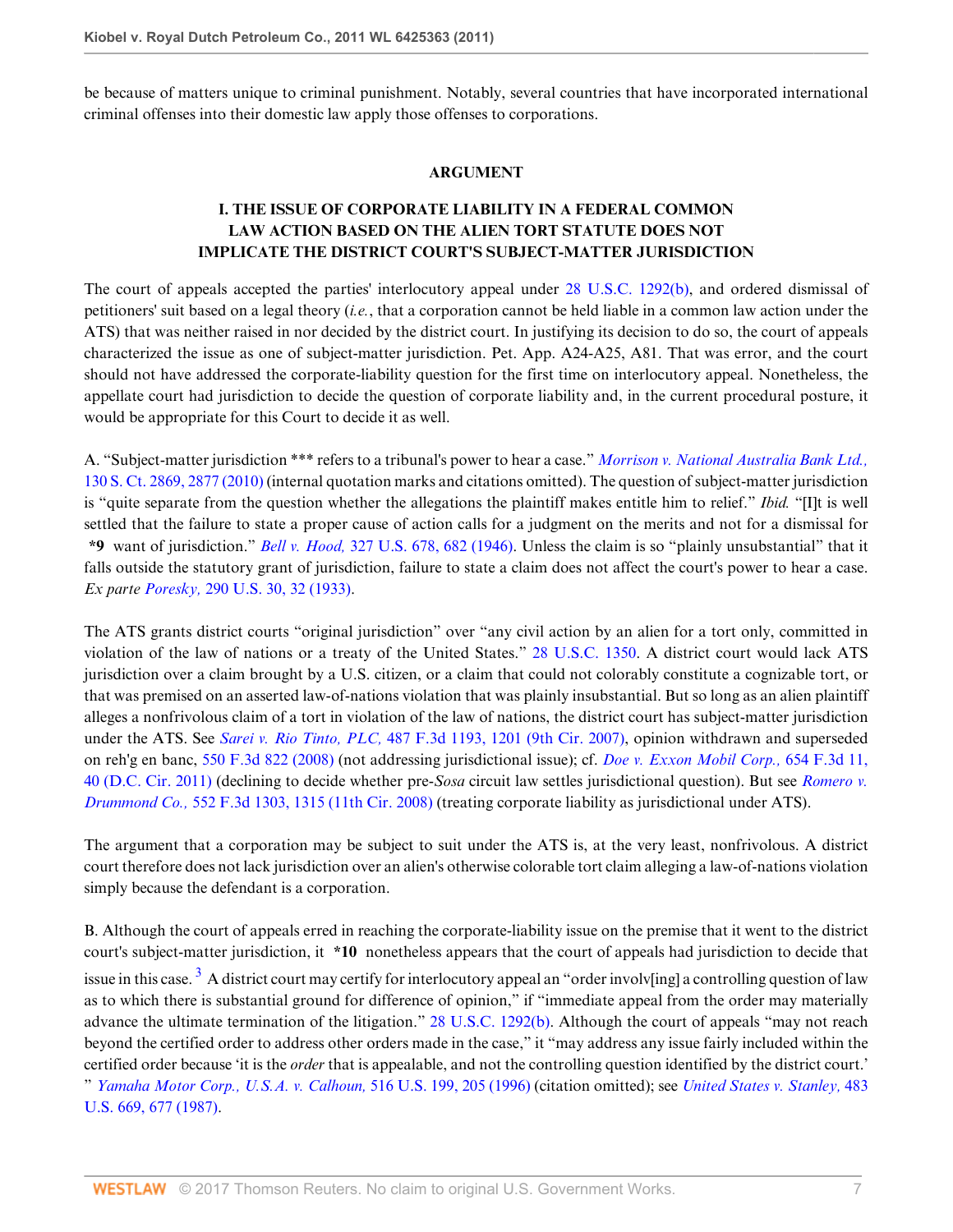Here, the district court certified its order granting in part and denying in part respondents' motion to dismiss. Although the order did not address the issue of corporate liability (and respondents did not raise that issue), the denial of the motion to dismiss with respect to certain claims (crimes against humanity, torture, and arbitrary arrest and detention) could be understood as implicitly assuming that at least some law-of-nations violations are actionable against a corporate defendant in a suit under the ATS. Because the issue of corporate liability was to this extent "fairly included" within the certified order, the court of appeals had jurisdiction to decide it. See *[Castellanos-Contreras v. Decatur Hotels, LLC,](http://www.westlaw.com/Link/Document/FullText?findType=Y&serNum=2023212793&pubNum=506&originatingDoc=I5855366f2d3d11e1bd928e1973ff4e60&refType=RP&fi=co_pp_sp_506_398&originationContext=document&vr=3.0&rs=cblt1.0&transitionType=DocumentItem&contextData=(sc.RelatedInfo)#co_pp_sp_506_398)* [622 F.3d 393, 398-399 \(5th Cir. 2010\)](http://www.westlaw.com/Link/Document/FullText?findType=Y&serNum=2023212793&pubNum=506&originatingDoc=I5855366f2d3d11e1bd928e1973ff4e60&refType=RP&fi=co_pp_sp_506_398&originationContext=document&vr=3.0&rs=cblt1.0&transitionType=DocumentItem&contextData=(sc.RelatedInfo)#co_pp_sp_506_398) (en banc) (finding jurisdiction under [Section 1292\(b\)](http://www.westlaw.com/Link/Document/FullText?findType=L&pubNum=1000546&cite=28USCAS1292&originatingDoc=I5855366f2d3d11e1bd928e1973ff4e60&refType=RB&originationContext=document&vr=3.0&rs=cblt1.0&transitionType=DocumentItem&contextData=(sc.RelatedInfo)#co_pp_a83b000018c76) to review **\*11** "threshold question" not expressly decided by district court, but implicit in its order and "material" to the order's validity). Permitting a court of appeals to consider, in appropriate circumstances, a legal infirmity fairly included within the certified order, but unnoticed or unaddressed by the district court, could "materially advance the ultimate termination of the litigation," [28 U.S.C. 1292\(b\)](http://www.westlaw.com/Link/Document/FullText?findType=L&pubNum=1000546&cite=28USCAS1292&originatingDoc=I5855366f2d3d11e1bd928e1973ff4e60&refType=RB&originationContext=document&vr=3.0&rs=cblt1.0&transitionType=DocumentItem&contextData=(sc.RelatedInfo)#co_pp_a83b000018c76).

C. To be sure, a court of appeals generally should not consider a question not raised in or addressed by the district court in the context of a [Section 1292\(b\)](http://www.westlaw.com/Link/Document/FullText?findType=L&pubNum=1000546&cite=28USCAS1292&originatingDoc=I5855366f2d3d11e1bd928e1973ff4e60&refType=RB&originationContext=document&vr=3.0&rs=cblt1.0&transitionType=DocumentItem&contextData=(sc.RelatedInfo)#co_pp_a83b000018c76) interlocutory appeal. But that is ultimately a matter of prudence, not jurisdiction. As a prudential matter, the court of appeals should have declined to decide whether a corporation can be held liable in a suit under the ATS. The Second Circuit had stayed its hand on that issue in several previous cases. See Pet. App. A7 n.10, A24-A25 (citing cases); cf. *Aziz v. Alcolac, Inc.,* [658 F.3d 388, 394 n.6 \(4th Cir. 2011\)](http://www.westlaw.com/Link/Document/FullText?findType=Y&serNum=2026170055&pubNum=506&originatingDoc=I5855366f2d3d11e1bd928e1973ff4e60&refType=RP&fi=co_pp_sp_506_394&originationContext=document&vr=3.0&rs=cblt1.0&transitionType=DocumentItem&contextData=(sc.RelatedInfo)#co_pp_sp_506_394) (declining to consider corporateliability question on appeal from final judgment when not raised in district court). And it is not evident that the panel in this case would have reached out to decide the issue if the court had appreciated that the issue did not go to the district court's subject-matter jurisdiction. At the very least, the panel should not have done so without full briefing from the parties in this case. See pp. 3-4, *supra.* [4](#page-13-3)

<span id="page-7-0"></span>**\*12** Although the court of appeals erred in characterizing the issue of corporate liability as one of subject-matter jurisdiction under the ATS, and in addressing it in the first instance and without full briefing by the parties, those errors do not pose any practical obstacle to this Court's review of the court of appeals' extensive substantive analysis. Because the Court has granted certiorari and the issue will now be fully briefed by the parties, it would be appropriate to decide the corporate-liability issue rather than vacate and remand to the court of appeals. See *Morrison,* [130 S. Ct. at 2877](http://www.westlaw.com/Link/Document/FullText?findType=Y&serNum=2022366653&pubNum=708&originatingDoc=I5855366f2d3d11e1bd928e1973ff4e60&refType=RP&fi=co_pp_sp_708_2877&originationContext=document&vr=3.0&rs=cblt1.0&transitionType=DocumentItem&contextData=(sc.RelatedInfo)#co_pp_sp_708_2877) (declining to remand); *[Romero v. International Terminal Operating Co.,](http://www.westlaw.com/Link/Document/FullText?findType=Y&serNum=1959103783&pubNum=780&originatingDoc=I5855366f2d3d11e1bd928e1973ff4e60&refType=RP&fi=co_pp_sp_780_359&originationContext=document&vr=3.0&rs=cblt1.0&transitionType=DocumentItem&contextData=(sc.RelatedInfo)#co_pp_sp_780_359)* 358 U.S. 354, 359, 381-384 (1959). [5](#page-13-4)

# <span id="page-7-2"></span><span id="page-7-1"></span>**II. A CORPORATION CAN BE HELD LIABLE IN A FEDERAL COMMON LAW SUIT BASED ON THE ALIEN TORT STATUTE FOR VIOLATING THE LAW OF NATIONS**

The second question presented is whether a corporation can be held liable in a suit under the ATS for violating the law of nations. As the court of appeals recognized (Pet. App. A7), a number of other questions, unanswered by this Court, are implicated by this case and other ATS cases. These include: whether or when **\*13** a cause of action should be recognized for theories of secondary liability such as aiding and abetting, see *Aziz,* [658 F.3d at 395-401](http://www.westlaw.com/Link/Document/FullText?findType=Y&serNum=2026170055&pubNum=506&originatingDoc=I5855366f2d3d11e1bd928e1973ff4e60&refType=RP&fi=co_pp_sp_506_395&originationContext=document&vr=3.0&rs=cblt1.0&transitionType=DocumentItem&contextData=(sc.RelatedInfo)#co_pp_sp_506_395) (citing cases); whether or when a cause of action should be recognized under U.S. common law based on acts occurring in a foreign country, see *Sosa v. Alvarez-Machain,* [542 U.S. 692, 727-728 \(2004\);](http://www.westlaw.com/Link/Document/FullText?findType=Y&serNum=2004637442&pubNum=780&originatingDoc=I5855366f2d3d11e1bd928e1973ff4e60&refType=RP&fi=co_pp_sp_780_727&originationContext=document&vr=3.0&rs=cblt1.0&transitionType=DocumentItem&contextData=(sc.RelatedInfo)#co_pp_sp_780_727) and whether or when congressional legislation such as the Torture Victim Protection Act of 1991 (TVPA), [Pub. L. No. 102-256, 106 Stat. 73,](http://www.westlaw.com/Link/Document/FullText?findType=l&pubNum=1077005&cite=UUID(I20464EE361-0D411C8BBEA-5E36689B0C6)&originatingDoc=I5855366f2d3d11e1bd928e1973ff4e60&refType=SL&originationContext=document&vr=3.0&rs=cblt1.0&transitionType=DocumentItem&contextData=(sc.RelatedInfo)) should be taken into account in determining the scope and content of common law claims to be recognized under the ATS, cf. *[Miles v. Apex Marine](http://www.westlaw.com/Link/Document/FullText?findType=Y&serNum=1990157731&pubNum=780&originatingDoc=I5855366f2d3d11e1bd928e1973ff4e60&refType=RP&fi=co_pp_sp_780_23&originationContext=document&vr=3.0&rs=cblt1.0&transitionType=DocumentItem&contextData=(sc.RelatedInfo)#co_pp_sp_780_23) Corp.,* [498 U.S. 19, 23-37 \(1990\).](http://www.westlaw.com/Link/Document/FullText?findType=Y&serNum=1990157731&pubNum=780&originatingDoc=I5855366f2d3d11e1bd928e1973ff4e60&refType=RP&fi=co_pp_sp_780_23&originationContext=document&vr=3.0&rs=cblt1.0&transitionType=DocumentItem&contextData=(sc.RelatedInfo)#co_pp_sp_780_23) Those questions are important, but they were not decided by the court of appeals in this case and should not be answered by this Court here. <sup>[6](#page-13-5)</sup> And the holding on the **\*14** issue the court of appeals did decide - that a corporation may not be held liable - is categorical and applies to all suits under the ATS, regardless of the theory of liability, the locus of the acts, the involvement of a foreign sovereign, or the character of the internationallaw norm at issue.

To isolate the consideration of the court of appeals' holding from those other issues, and to tie the corporate-liability issue to the origins of the ATS, consider (for example) a civil suit brought by a foreign ambassador against a U.S.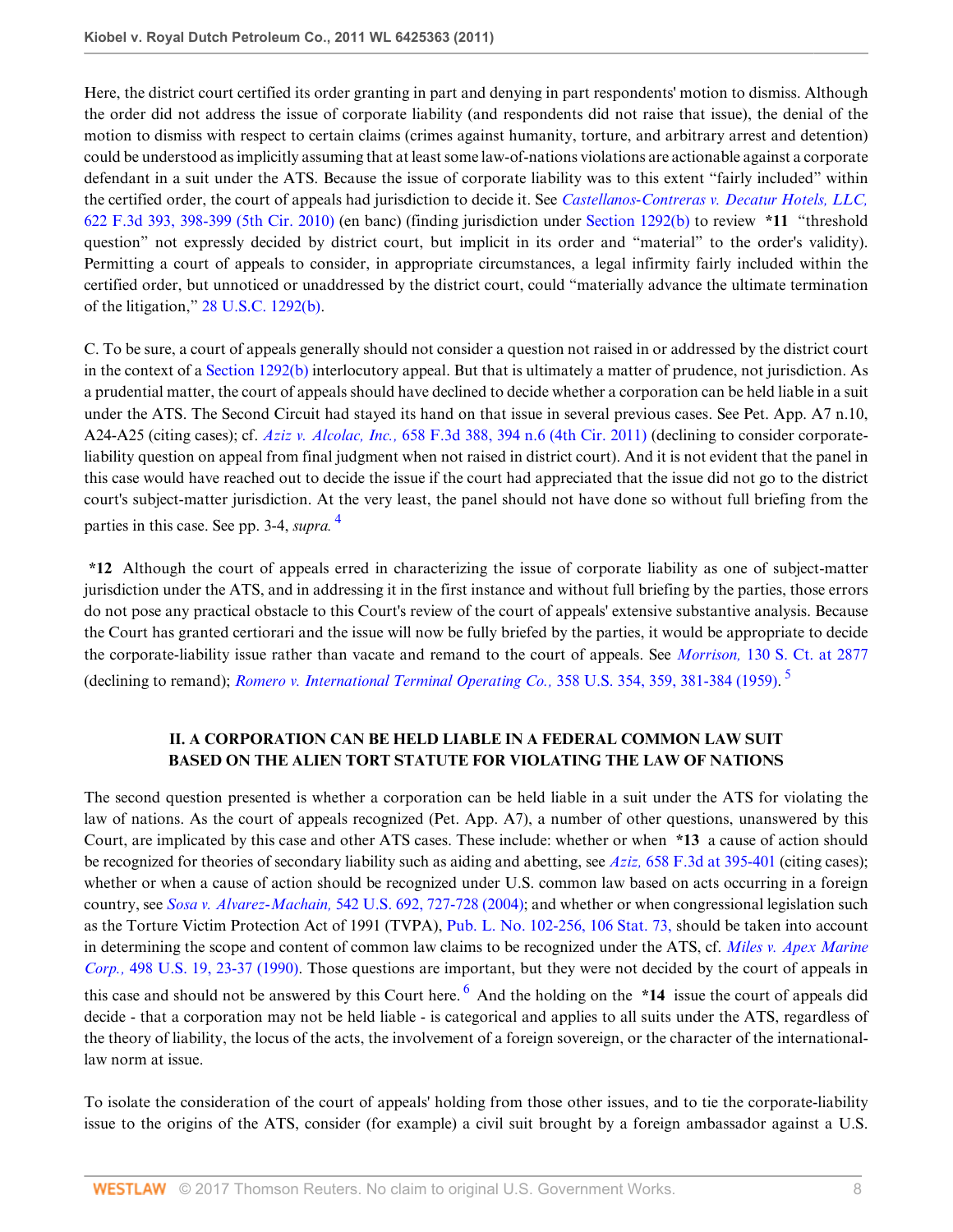corporation for wrongs committed against the ambassador by the corporation's employees in the [United States. Cf.](http://www.westlaw.com/Link/Document/FullText?findType=Y&serNum=2004637442&pubNum=780&originatingDoc=I5855366f2d3d11e1bd928e1973ff4e60&refType=RP&fi=co_pp_sp_780_716&originationContext=document&vr=3.0&rs=cblt1.0&transitionType=DocumentItem&contextData=(sc.RelatedInfo)#co_pp_sp_780_716) *Sosa,* [542 U.S. at 716-717](http://www.westlaw.com/Link/Document/FullText?findType=Y&serNum=2004637442&pubNum=780&originatingDoc=I5855366f2d3d11e1bd928e1973ff4e60&refType=RP&fi=co_pp_sp_780_716&originationContext=document&vr=3.0&rs=cblt1.0&transitionType=DocumentItem&contextData=(sc.RelatedInfo)#co_pp_sp_780_716) (discussing assault on foreign ambassador to the United States in *[Respublica v. De Longchamps,](http://www.westlaw.com/Link/Document/FullText?findType=Y&serNum=1700106112&pubNum=780&originatingDoc=I5855366f2d3d11e1bd928e1973ff4e60&refType=RP&originationContext=document&vr=3.0&rs=cblt1.0&transitionType=DocumentItem&contextData=(sc.RelatedInfo))* 1

[U.S. \(1 Dall.\) 111 \(Pa. Oyer & Terminer 1784\)](http://www.westlaw.com/Link/Document/FullText?findType=Y&serNum=1700106112&pubNum=780&originatingDoc=I5855366f2d3d11e1bd928e1973ff4e60&refType=RP&originationContext=document&vr=3.0&rs=cblt1.0&transitionType=DocumentItem&contextData=(sc.RelatedInfo))).<sup>[7](#page-14-0)</sup> Or consider a suit against a corporation based on piracy committed by the corporation's employees. Cf. *id.* at 720, 724. Whether a federal court should recognize a cause of action in such circumstances is a question of federal common law that, while informed by international law, is not controlled by it.

# <span id="page-8-1"></span><span id="page-8-0"></span>**\*15 A. Whether A Corporation May Be Held Liable In A Suit Based On The ATS Should Be Determined As A Matter Of Federal Common Law**

1. This Court explained in *Sosa* that, although the ATS "is in terms only jurisdictional," and does not create a statutory cause of action, "at the time of enactment" it "enabled federal courts to hear claims in a very limited category defined by the law of nations and recognized at common law." [542 U.S. at 712.](http://www.westlaw.com/Link/Document/FullText?findType=Y&serNum=2004637442&pubNum=780&originatingDoc=I5855366f2d3d11e1bd928e1973ff4e60&refType=RP&fi=co_pp_sp_780_712&originationContext=document&vr=3.0&rs=cblt1.0&transitionType=DocumentItem&contextData=(sc.RelatedInfo)#co_pp_sp_780_712) At that time, the category encompassed "three primary offenses: violation of safe conducts, infringement of the rights of ambassadors, and piracy." *Id.* at 724; see *id.* at 715, 720. Although the Court concluded that the door had not been closed "to further independent judicial recognition of actionable international norms" dictated by "the present-day law of nations," *id.* at 725, 729, it identified certain cautionary factors to be considered in deciding whether to recognize such a claim under federal common law, *id.* at 725-728. The Court made clear, however, that "[w]hatever the ultimate criteria for accepting a cause of action subject to jurisdiction under [\[Section\] 1350](http://www.westlaw.com/Link/Document/FullText?findType=L&pubNum=1000546&cite=28USCAS1350&originatingDoc=I5855366f2d3d11e1bd928e1973ff4e60&refType=LQ&originationContext=document&vr=3.0&rs=cblt1.0&transitionType=DocumentItem&contextData=(sc.RelatedInfo))," one essential criterion is that "federal courts should not recognize private claims under federal common law for violations of any international law norm with less definite content and acceptance among civilized nations than [those] historical paradigms." *Id.* at 732. [8](#page-14-1) Accordingly, "any claim based on the present-day law of nations" must at least "rest on a norm of international character **\*16** accepted by the civilized world and defined with a specificity comparable to the features of th[ose] 18th-century paradigms." *Id.* at 725.

2. Contrary to the court of appeals' conclusion, in determining whether a federal common law cause of action should be fashioned, courts are not required to determine whether "corporate liability for a 'violation of the law of nations' is a norm 'accepted by the civilized world and defined with a specificity' sufficient to provide a basis for jurisdiction under the ATS." Pet. App. A38 (citation omitted). In so holding, the court of appeals confused the threshold limitation identified in *Sosa* (which does require violation of an accepted and sufficiently defined substantive international-law norm) with the question of how to enforce that norm in domestic law (which does not require an accepted and sufficiently defined practice of international law). That confusion stems in large part from the court's misreading of footnote 20 in the *Sosa* opinion.

In footnote 20, the Court explained that "[a] related consideration" - *i.e.*, a consideration related to "the determination whether a norm is sufficiently definite to support a cause of action" - "is whether international law extends the scope of liability for a violation of a given norm to the perpetrator being sued, if the defendant is a private actor such as a corporation or individual." *Sosa,* [542 U.S. at 732 & n.20](http://www.westlaw.com/Link/Document/FullText?findType=Y&serNum=2004637442&pubNum=780&originatingDoc=I5855366f2d3d11e1bd928e1973ff4e60&refType=RP&fi=co_pp_sp_780_732&originationContext=document&vr=3.0&rs=cblt1.0&transitionType=DocumentItem&contextData=(sc.RelatedInfo)#co_pp_sp_780_732). The Court then proceeded to compare two cases exemplifying that "consideration." The first was Judge Edwards' concurring opinion in *[Tel-Oren v. Libyan Arab Republic,](http://www.westlaw.com/Link/Document/FullText?findType=Y&serNum=1984107296&pubNum=350&originatingDoc=I5855366f2d3d11e1bd928e1973ff4e60&refType=RP&fi=co_pp_sp_350_791&originationContext=document&vr=3.0&rs=cblt1.0&transitionType=DocumentItem&contextData=(sc.RelatedInfo)#co_pp_sp_350_791)* 726 F.2d [774, 791-795 \(D.C. Cir. 1984\),](http://www.westlaw.com/Link/Document/FullText?findType=Y&serNum=1984107296&pubNum=350&originatingDoc=I5855366f2d3d11e1bd928e1973ff4e60&refType=RP&fi=co_pp_sp_350_791&originationContext=document&vr=3.0&rs=cblt1.0&transitionType=DocumentItem&contextData=(sc.RelatedInfo)#co_pp_sp_350_791) cert. denied, [470 U.S. 1003 \(1985\)](http://www.westlaw.com/Link/Document/FullText?findType=Y&serNum=1985212591&pubNum=780&originatingDoc=I5855366f2d3d11e1bd928e1973ff4e60&refType=RP&originationContext=document&vr=3.0&rs=cblt1.0&transitionType=DocumentItem&contextData=(sc.RelatedInfo)), in which he found (in this Court's words) an "insufficient consensus in 1984 that torture by private actors violates international law." **\*17** *Sosa,* [542 U.S. at 732 n.20](http://www.westlaw.com/Link/Document/FullText?findType=Y&serNum=2004637442&pubNum=780&originatingDoc=I5855366f2d3d11e1bd928e1973ff4e60&refType=RP&fi=co_pp_sp_780_732&originationContext=document&vr=3.0&rs=cblt1.0&transitionType=DocumentItem&contextData=(sc.RelatedInfo)#co_pp_sp_780_732). The second was *Kadic v. Karadži21c,* [70 F.3d 232, 239-241 \(2d Cir. 1995\),](http://www.westlaw.com/Link/Document/FullText?findType=Y&serNum=1995205872&pubNum=506&originatingDoc=I5855366f2d3d11e1bd928e1973ff4e60&refType=RP&fi=co_pp_sp_506_239&originationContext=document&vr=3.0&rs=cblt1.0&transitionType=DocumentItem&contextData=(sc.RelatedInfo)#co_pp_sp_506_239) cert. denied, [518 U.S. 1005 \(1996\),](http://www.westlaw.com/Link/Document/FullText?findType=Y&serNum=1996088357&pubNum=780&originatingDoc=I5855366f2d3d11e1bd928e1973ff4e60&refType=RP&originationContext=document&vr=3.0&rs=cblt1.0&transitionType=DocumentItem&contextData=(sc.RelatedInfo)) in which the court found (again, in this Court's words) a "sufficient consensus in 1995 that genocide by private actors violates international law." *Sosa,* [542 U.S. at 732 n.20.](http://www.westlaw.com/Link/Document/FullText?findType=Y&serNum=2004637442&pubNum=780&originatingDoc=I5855366f2d3d11e1bd928e1973ff4e60&refType=RP&fi=co_pp_sp_780_732&originationContext=document&vr=3.0&rs=cblt1.0&transitionType=DocumentItem&contextData=(sc.RelatedInfo)#co_pp_sp_780_732) In a concurring opinion, Justice Breyer summarized footnote 20 as requiring that "[t]he norm \*\*\* extend liability to the type of perpetrator (*e.g.*, a private actor) the plaintiff seeks to sue." *Id.* at 760.

From *Sosa*'s footnote 20, it is clear that "*if* the defendant is a private actor," *Sosa,* [542 U.S. at 732 n.20](http://www.westlaw.com/Link/Document/FullText?findType=Y&serNum=2004637442&pubNum=780&originatingDoc=I5855366f2d3d11e1bd928e1973ff4e60&refType=RP&fi=co_pp_sp_780_732&originationContext=document&vr=3.0&rs=cblt1.0&transitionType=DocumentItem&contextData=(sc.RelatedInfo)#co_pp_sp_780_732) (emphasis added), a court must consider whether private actors are capable of violating the international-law norm at issue. The distinction between norms that apply only to state actors and norms that also apply to nonstate actors is well established in customary international law. Pet. App. A143 (explaining that "the distinction between conduct that does and conduct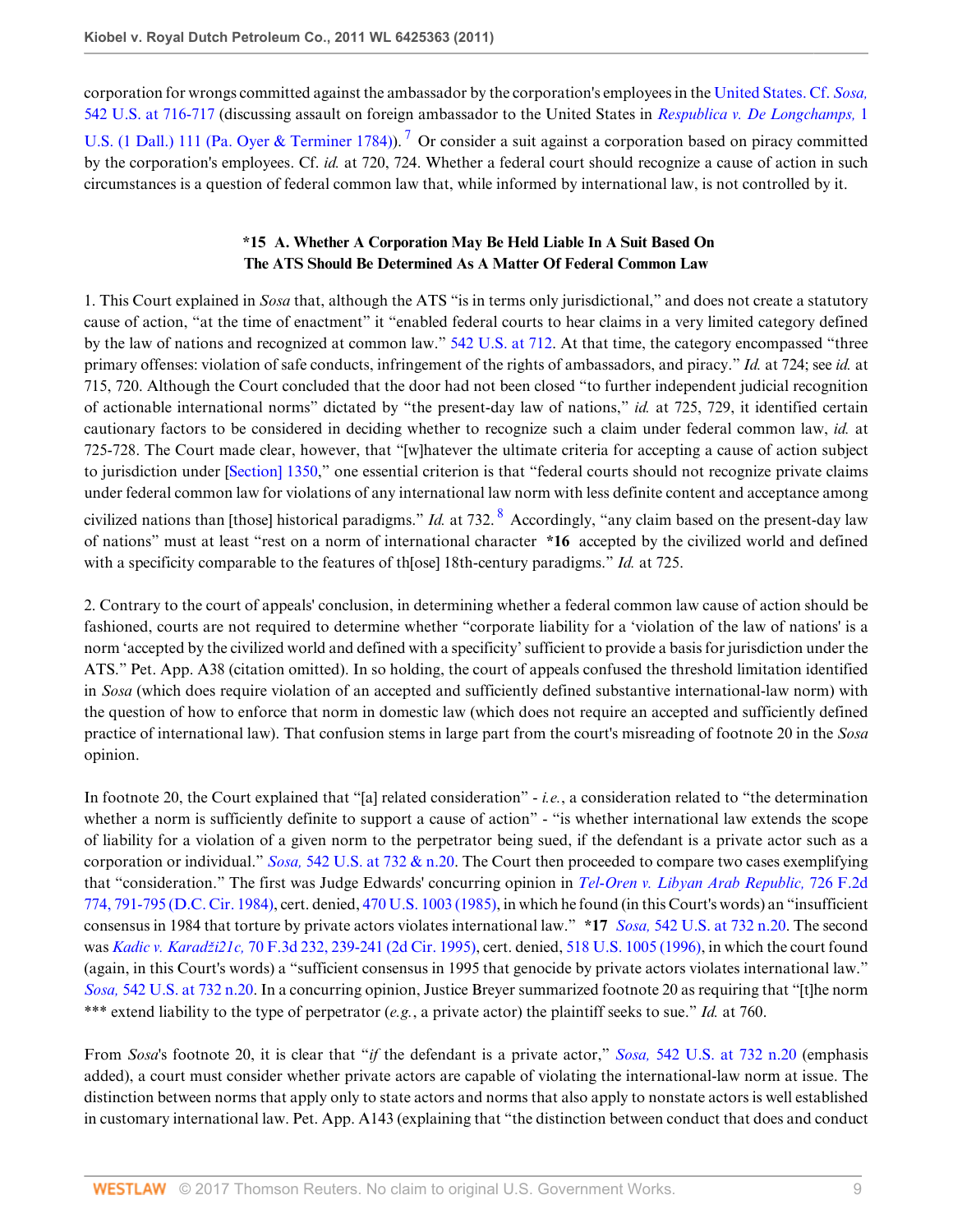<span id="page-9-0"></span>that does not violate the law of nations can turn on whether the conduct is done by or on behalf of a State or by a private actor independently of a State"). <sup>[9](#page-14-2)</sup> For example, the Torture Convention defines "torture" as certain conduct done "by or at the instigation or with the consent or acquiescence of a public official or other person acting in an official capacity." Convention Against Torture and Other Cruel, Inhuman or Degrading Treatment or Punishment, art. 1, *adopted* Dec. 10, 1984, S. Treaty Doc. No. 20, 100th Cong., 2d Sess. 4 (1988), 1465 U.N.T.S. 85, 113-114 (Torture Convention). In contrast, genocide and war crimes do not require state involvement. See, *e.g.*, **\*18** Convention on the Prevention and Punishment of the Crime of Genocide, art. II, *adopted* Dec. 9, 1948, 102 Stat. 3045, 78 U.N.T.S. 277 (Genocide Convention); Geneva Convention Relative to the Treatment of Prisoners of War, art. 3, Aug. 12, 1949, [6 U.S.T. 3316, 3318,](http://www.westlaw.com/Link/Document/FullText?findType=Y&serNum=1956056356&pubNum=0006792&originatingDoc=I5855366f2d3d11e1bd928e1973ff4e60&refType=CA&fi=co_pp_sp_6792_3318&originationContext=document&vr=3.0&rs=cblt1.0&transitionType=DocumentItem&contextData=(sc.RelatedInfo)#co_pp_sp_6792_3318) 75 U.N.T.S. 135, 136 (Common Article 3). Because certain international-law obligations *do* distinguish between state actors and non-state actors, to identify an accepted international-law norm with definite content for *Sosa* purposes, a court must conduct a norm-by-norm assessment to determine whether the actor being sued is within the scope of the identified norm.

The court of appeals, however, read *Sosa*'s footnote 20 more broadly in two respects. First, it misread the distinction between state actors and non-state actors - a distinction well recognized in international law - as a basis for drawing a distinction between natural and juridical persons - one that finds no basis in the relevant norms of international law. In fact, the footnote groups all private actors together, referring to "a private actor such as a corporation *or* individual." *Sosa,* [542 U.S. at 732 n.20](http://www.westlaw.com/Link/Document/FullText?findType=Y&serNum=2004637442&pubNum=780&originatingDoc=I5855366f2d3d11e1bd928e1973ff4e60&refType=RP&fi=co_pp_sp_780_732&originationContext=document&vr=3.0&rs=cblt1.0&transitionType=DocumentItem&contextData=(sc.RelatedInfo)#co_pp_sp_780_732) (emphasis added). And, notably, the defendant in *Kadic* was a natural person, [70 F.3d at 236,](http://www.westlaw.com/Link/Document/FullText?findType=Y&serNum=1995205872&pubNum=506&originatingDoc=I5855366f2d3d11e1bd928e1973ff4e60&refType=RP&fi=co_pp_sp_506_236&originationContext=document&vr=3.0&rs=cblt1.0&transitionType=DocumentItem&contextData=(sc.RelatedInfo)#co_pp_sp_506_236) whereas the defendants in *Tel-Oren* [were not, 726 F.2d at 775](http://www.westlaw.com/Link/Document/FullText?findType=Y&serNum=1984107296&pubNum=350&originatingDoc=I5855366f2d3d11e1bd928e1973ff4e60&refType=RP&fi=co_pp_sp_350_775&originationContext=document&vr=3.0&rs=cblt1.0&transitionType=DocumentItem&contextData=(sc.RelatedInfo)#co_pp_sp_350_775).

Second, the court of appeals misread footnote 20 to require not just an international consensus regarding the content of an international-law norm, but also an international consensus on how to enforce a violation of that norm. That reading reflects a misunderstanding of international law which establishes the substantive standards of conduct and generally leaves the means of enforcing those substantive standards to each state. See Louis Henkin, *Foreign Affairs and the United States Constitution* 245 (2d ed. 1996) ("International law itself **\*19** \*\*\* does not require any particular reaction to violations of law."); Pet. App. A87 (Leval, J., concurring only in the judgment) ("[I]nternational law says little or nothing about how those norms should be enforced. It leaves the manner of enforcement \*\*\* almost entirely to individual nations."); *[Flomo v. Firestone Natural Rubber Co.,](http://www.westlaw.com/Link/Document/FullText?findType=Y&serNum=2025641202&pubNum=506&originatingDoc=I5855366f2d3d11e1bd928e1973ff4e60&refType=RP&fi=co_pp_sp_506_1020&originationContext=document&vr=3.0&rs=cblt1.0&transitionType=DocumentItem&contextData=(sc.RelatedInfo)#co_pp_sp_506_1020)* 643 F.3d 1013, 1020 (7th Cir. 2011) (same); *Doe,* [654 F.3d](http://www.westlaw.com/Link/Document/FullText?findType=Y&serNum=2025629981&pubNum=506&originatingDoc=I5855366f2d3d11e1bd928e1973ff4e60&refType=RP&fi=co_pp_sp_506_41&originationContext=document&vr=3.0&rs=cblt1.0&transitionType=DocumentItem&contextData=(sc.RelatedInfo)#co_pp_sp_506_41) [at 41-42](http://www.westlaw.com/Link/Document/FullText?findType=Y&serNum=2025629981&pubNum=506&originatingDoc=I5855366f2d3d11e1bd928e1973ff4e60&refType=RP&fi=co_pp_sp_506_41&originationContext=document&vr=3.0&rs=cblt1.0&transitionType=DocumentItem&contextData=(sc.RelatedInfo)#co_pp_sp_506_41) (same). Once it is established that the international norm applies to conduct by an actor, it is largely up to each state to determine for itself whether and how that norm should be enforced in its domestic law.

<span id="page-9-1"></span>That is not to say that international law is irrelevant to all questions of enforcement. <sup>[10](#page-14-3)</sup> And, as discussed in Part II.B.3, *infra*, international law informs the court's exercise of its federal common law authority in determining whether to recognize a cause of action to remedy a violation of an international-law norm that otherwise meets the *Sosa* threshold - and in deciding what the contours of that cause of action should be. But that is a different task from satisfying *Sosa*'s threshold requirement of demonstrating the existence of an accepted and well-defined *substantive* international law norm. Cf. *[Banco Nacional de Cuba v. Sabbatino,](http://www.westlaw.com/Link/Document/FullText?findType=Y&serNum=1964100336&pubNum=780&originatingDoc=I5855366f2d3d11e1bd928e1973ff4e60&refType=RP&fi=co_pp_sp_780_423&originationContext=document&vr=3.0&rs=cblt1.0&transitionType=DocumentItem&contextData=(sc.RelatedInfo)#co_pp_sp_780_423)* 376 U.S. 398, 423 (1964) ( "Although it is, of course, true that United States courts apply international law as part of our own **\*20** in appropriate circumstances, the public law of nations can hardly dictate to a country which is in theory wronged how to treat that wrong within its domestic borders.")

To satisfy *Sosa*, a plaintiff in an ATS suit must allege conduct that violates a substantive norm of international law accepted by civilized nations and defined with the requisite degree of specificity. To the extent that substantive norm is defined in part by the identity of the perpetrator, then the defendant must fall within that definition. Similarly, if the substantive norm is defined in part by the identity of the victim or the locus of events, then conduct committed against a different victim or in a different locale could not violate that norm and a suit under the ATS could not stand. See *Sarei v. Rio Tinto, PLC,* [No. 02-56256, 2011 WL 5041927, at \\*43 \(9th Cir. Oct. 25, 2011\)](http://www.westlaw.com/Link/Document/FullText?findType=Y&serNum=2026387313&pubNum=0000999&originatingDoc=I5855366f2d3d11e1bd928e1973ff4e60&refType=RP&originationContext=document&vr=3.0&rs=cblt1.0&transitionType=DocumentItem&contextData=(sc.RelatedInfo)) (McKeown, J., concurring in part and dissenting in part) ("[T]he handful of international law violations that may give rise to an ATS claim are often restricted by the identity of the perpetrator, the identity of the victim, or the locus of events."), petition for cert. pending, No. 11-649 (filed Nov. 23, 2011).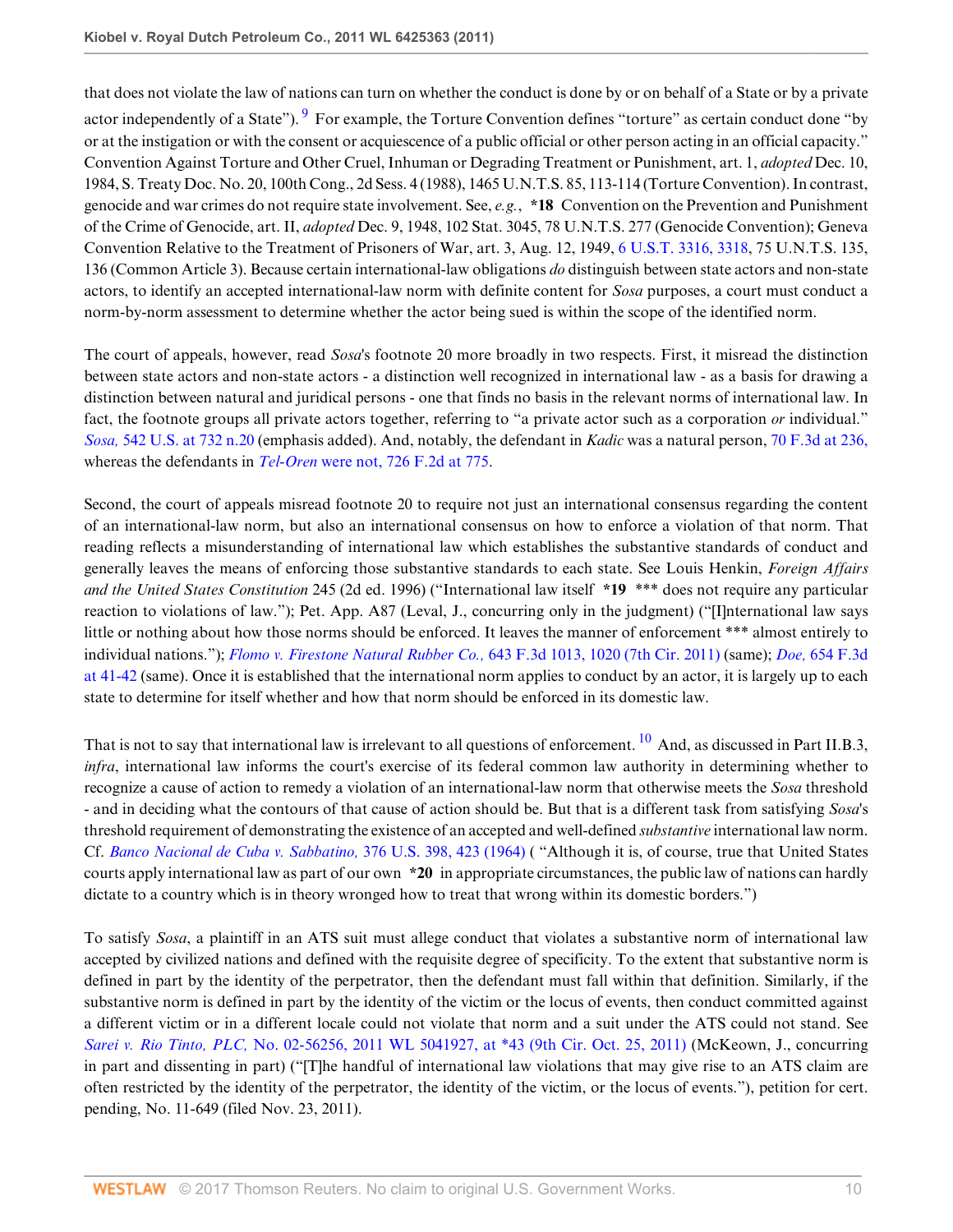3. At the present time, the United States is not aware of any international-law norm, accepted by civilized nations and defined with the degree of specificity required by *Sosa*, that requires, or necessarily contemplates, a distinction between natural and juridical actors. See, *e.g.*, Torture Convention art. 1 (defining "torture" to include "*any act* by which severe pain or suffering \*\*\* is intentionally inflicted on a person" for certain reasons, "by or at the instigation of or with the consent or acquiescence of a public official or other person acting in an official capacity") (emphasis added); Genocide Convention art. 2 (defining genocide to include "any **\*21** of the following acts" committed with intent to destroy a group, without regard to the identity of the perpetrator); Common Article 3 (prohibiting "the following acts," without regard to the identity of the perpetrator). Both natural persons and corporations can violate international-law norms that require state action. And both natural persons and corporations can violate international-law norms that do not require state action. The court of appeals examined the question of corporate liability in the abstract, and therefore did not address whether any of the particular international-law norms identified by petitioners (or recognized by the district court as satisfying *Sosa*'s "demanding" standard, [542 U.S. at 738 n.30\)](http://www.westlaw.com/Link/Document/FullText?findType=Y&serNum=2004637442&pubNum=780&originatingDoc=I5855366f2d3d11e1bd928e1973ff4e60&refType=RP&fi=co_pp_sp_780_738&originationContext=document&vr=3.0&rs=cblt1.0&transitionType=DocumentItem&contextData=(sc.RelatedInfo)#co_pp_sp_780_738) exclude corporations from their scope. Because corporations (or agents acting on their behalf) can violate the types of international-law norms identified in *Sosa* to the same extent as natural persons, the question becomes whether or how corporations should be held accountable as a matter of federal common law for violations that are otherwise actionable in private tort suits for damages under the  $ATS.$ <sup>[11](#page-14-4)</sup>

## <span id="page-10-0"></span>**\*22 B. Courts May Recognize Corporate Liability As A Matter Of Federal Common Law In Actions Under The ATS**

This Court has instructed courts to act as "vigilant doorkeep[ers]," *Sosa,* [542 U.S. at 729,](http://www.westlaw.com/Link/Document/FullText?findType=Y&serNum=2004637442&pubNum=780&originatingDoc=I5855366f2d3d11e1bd928e1973ff4e60&refType=RP&fi=co_pp_sp_780_729&originationContext=document&vr=3.0&rs=cblt1.0&transitionType=DocumentItem&contextData=(sc.RelatedInfo)#co_pp_sp_780_729) and to exercise "great caution" before "adapting the law of nations to private rights," *id.* at 728. Such restraint, however, does not justify a categorical exclusion of corporations from civil liability under the ATS.

<span id="page-10-1"></span>1. The text of the ATS does not support the court of appeals' categorical bar. To the contrary, whereas the ATS clearly limits the class of plaintiffs to aliens, [28 U.S.C. 1350,](http://www.westlaw.com/Link/Document/FullText?findType=L&pubNum=1000546&cite=28USCAS1350&originatingDoc=I5855366f2d3d11e1bd928e1973ff4e60&refType=LQ&originationContext=document&vr=3.0&rs=cblt1.0&transitionType=DocumentItem&contextData=(sc.RelatedInfo)) it "does not distinguish among classes of defendants," *[Argentine](http://www.westlaw.com/Link/Document/FullText?findType=Y&serNum=1989012994&pubNum=780&originatingDoc=I5855366f2d3d11e1bd928e1973ff4e60&refType=RP&fi=co_pp_sp_780_438&originationContext=document&vr=3.0&rs=cblt1.0&transitionType=DocumentItem&contextData=(sc.RelatedInfo)#co_pp_sp_780_438) [Republic v. Amerada Hess Shipping Corp.,](http://www.westlaw.com/Link/Document/FullText?findType=Y&serNum=1989012994&pubNum=780&originatingDoc=I5855366f2d3d11e1bd928e1973ff4e60&refType=RP&fi=co_pp_sp_780_438&originationContext=document&vr=3.0&rs=cblt1.0&transitionType=DocumentItem&contextData=(sc.RelatedInfo)#co_pp_sp_780_438)* 488 U.S. 428, 438 (1989). [12](#page-14-5)

The historical context supports the different textual treatment of ATS plaintiffs and defendants. As explained in *Sosa*, the ATS was passed by the First Congress in 1789, after the well-documented inability of the Continental Congress to provide redress for violations of treaties and the laws of nations for which the United States might be held accountable. See [542 U.S. at 715-717](http://www.westlaw.com/Link/Document/FullText?findType=Y&serNum=2004637442&pubNum=780&originatingDoc=I5855366f2d3d11e1bd928e1973ff4e60&refType=RP&fi=co_pp_sp_780_715&originationContext=document&vr=3.0&rs=cblt1.0&transitionType=DocumentItem&contextData=(sc.RelatedInfo)#co_pp_sp_780_715). The Continental Congress had "implored the States to vindicate rights under the law of nations," but only one State acted on that recommendation. *Id.* at 716. Notably, although that resolution "dealt primarily with criminal sanctions," William R. Casto, *The Federal* **\*23** *Courts' Protective Jurisdiction Over Torts Committed In Violation of the Law of Nations*, 18 Conn. L. Rev. 467, 491 (1986) (Casto), the Continental Congress took the further step of recommending that the States also make available suits for damages, 21 *Journals of the Continental Congress 1771-1789*, at 1136-1137 (Gillard Hunt ed. 1912) (Continental Congress). And, indeed, the resolution provided that while it might at times be necessary "to repair out of the public treasury" to compensate for injuries caused by individuals, "the author of those injuries" should ultimately "compensate the damage out of his private fortune." Continental Congress 1136.

Events like the "so-called Marbois incident of May 1784" - "in which a French adventurer, De Longchamps, verbally and physically assaulted the Secretary of the French [Legation] in Philadelphia" - exposed the inability of the national government to redress law-of-nations violations. *Sosa,* [542 U.S. at 716-717;](http://www.westlaw.com/Link/Document/FullText?findType=Y&serNum=2004637442&pubNum=780&originatingDoc=I5855366f2d3d11e1bd928e1973ff4e60&refType=RP&fi=co_pp_sp_780_716&originationContext=document&vr=3.0&rs=cblt1.0&transitionType=DocumentItem&contextData=(sc.RelatedInfo)#co_pp_sp_780_716) Casto 491-492 & n.138. A "reprise of the Marbois affair," *Sosa,* [542 U.S. at 717,](http://www.westlaw.com/Link/Document/FullText?findType=Y&serNum=2004637442&pubNum=780&originatingDoc=I5855366f2d3d11e1bd928e1973ff4e60&refType=RP&fi=co_pp_sp_780_717&originationContext=document&vr=3.0&rs=cblt1.0&transitionType=DocumentItem&contextData=(sc.RelatedInfo)#co_pp_sp_780_717) occurred in 1787, during the Constitutional Convention, when a New York City constable entered the residence of a Dutch diplomat with a warrant for the arrest of one of his domestic servants. Casto 494. And, again, the "national government was powerless to act." *Ibid.*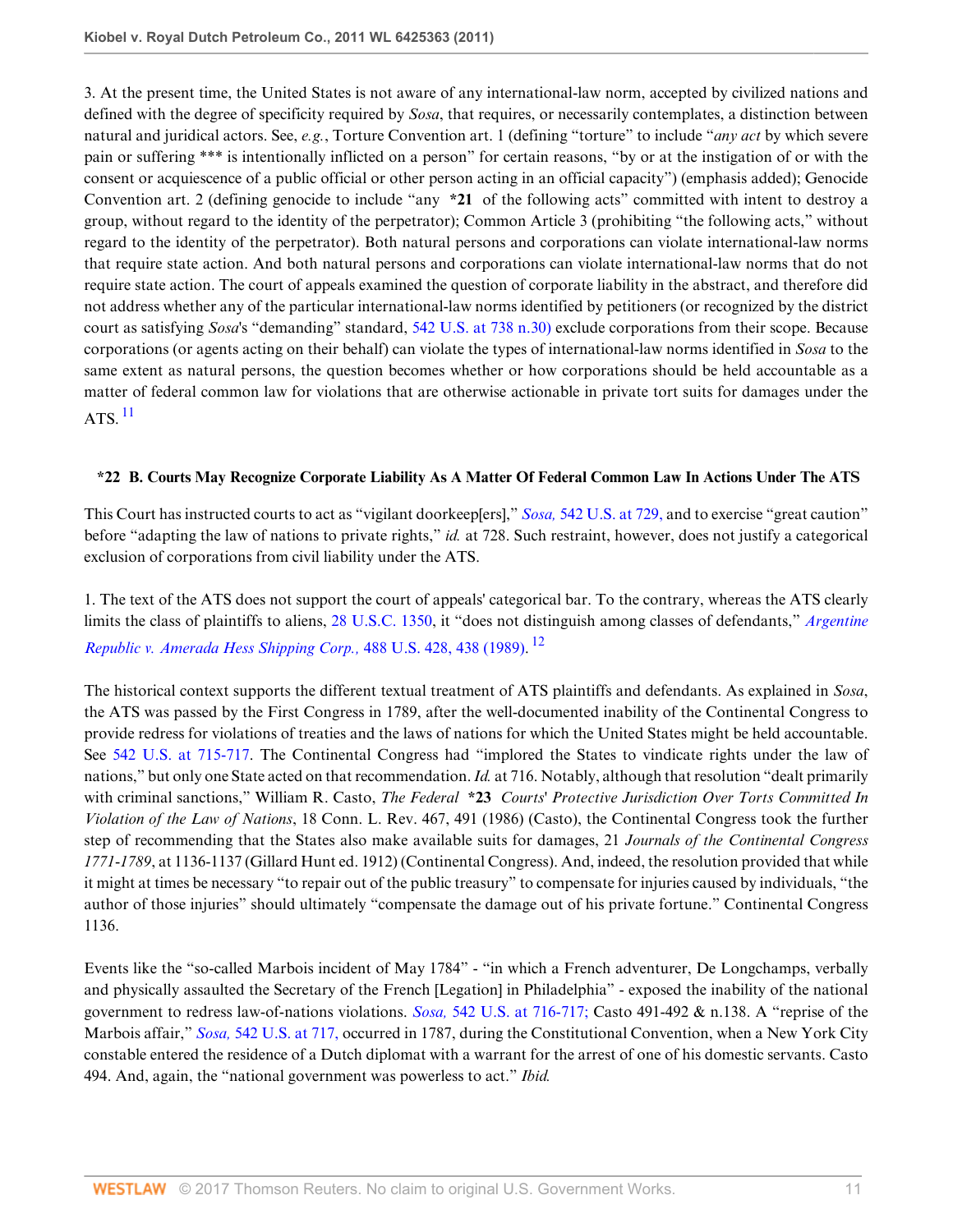From this history, the *Sosa* Court concluded that the First Congress intended the ATS to afford aliens a *federal* forum in which to obtain redress for the "relatively modest set of actions alleging violations of the law of nations" at the time. [542 U.S. at 720;](http://www.westlaw.com/Link/Document/FullText?findType=Y&serNum=2004637442&pubNum=780&originatingDoc=I5855366f2d3d11e1bd928e1973ff4e60&refType=RP&fi=co_pp_sp_780_720&originationContext=document&vr=3.0&rs=cblt1.0&transitionType=DocumentItem&contextData=(sc.RelatedInfo)#co_pp_sp_780_720) see *id.* at 724 (noting importance of "private remedy"); see *Tel-Oren,* [726 F.2d at 782](http://www.westlaw.com/Link/Document/FullText?findType=Y&serNum=1984107296&pubNum=350&originatingDoc=I5855366f2d3d11e1bd928e1973ff4e60&refType=RP&fi=co_pp_sp_350_782&originationContext=document&vr=3.0&rs=cblt1.0&transitionType=DocumentItem&contextData=(sc.RelatedInfo)#co_pp_sp_350_782) (Edwards, J., concurring) (detailing evidence that the intent of the ATS "was to assure aliens **\*24** access to federal courts to vindicate any incident which, if mishandled by a state court, might blossom into an international crisis"). Consistent with the recommendations of the Continental Congress, the First Congress both criminalized certain law-of-nations violations (piracy, violation of safe conducts, and infringements on the rights of ambassadors), see Act of Apr. 30, 1970, ch. 9, § 8,1 Stat. 113-114 (1790 Act); *id.* § 28, 1 Stat. 118, and in the ATS provided jurisdiction over actions by aliens seeking civil remedies.

As the D.C. Circuit recently explained, there is no good "reason to conclude that the First Congress was supremely concerned with the risk that natural persons would cause the United States to be drawn into foreign entanglements, but was content to allow formal legal associations of individuals, i.e., corporations, to do so." *Doe,* [654 F.3d at 47.](http://www.westlaw.com/Link/Document/FullText?findType=Y&serNum=2025629981&pubNum=506&originatingDoc=I5855366f2d3d11e1bd928e1973ff4e60&refType=RP&fi=co_pp_sp_506_47&originationContext=document&vr=3.0&rs=cblt1.0&transitionType=DocumentItem&contextData=(sc.RelatedInfo)#co_pp_sp_506_47) Given the apparent intent to provide compensation to the injured party through a civil damages remedy in a federal forum (rather than simply address the international affront through criminal prosecution or diplomatic channels), there is also no good reason to conclude that the First Congress would have wanted to allow the suit to proceed only against the potentially judgment-proof individual actor, and to bar recovery against the company on whose behalf he was acting. Take, for example, the 1787 incident involving the Dutch diplomat. If entry were made into his residence by the agent of a private process service company for the purpose of serving a summons on the diplomat, the international affront might equally call for vindication (and compensation) through a private suit against that company. Cf. 1790 Act, §§ 25-26, 1 Stat. 117-118 (providing that "any writ or process" that is "sued forth or prosecuted by any person" against an ambassador or **\*25** "domestic servant" of an ambassador shall be punished criminally and would constitute a violation of "the laws of nations").  $^{13}$  $^{13}$  $^{13}$  And later, in opining on a boundary dispute over the diversion of waters from the Rio Grande, Attorney General Bonaparte stated that citizens of Mexico would have a right of action under the ATS against the "Irrigation Company." 26 Op. Att'y Gen. 250, 251 (1907). <sup>[14](#page-14-7)</sup>

<span id="page-11-1"></span><span id="page-11-0"></span>2. More generally, the proposition that corporations are "deemed persons" for "civil purposes," and can be held civilly liable, has long been recognized as "unquestionable." *United States v. Amedy,* [24 U.S. \(11 Wheat.\) 392, 412 \(1826\);](http://www.westlaw.com/Link/Document/FullText?findType=Y&serNum=1800134016&pubNum=780&originatingDoc=I5855366f2d3d11e1bd928e1973ff4e60&refType=RP&fi=co_pp_sp_780_412&originationContext=document&vr=3.0&rs=cblt1.0&transitionType=DocumentItem&contextData=(sc.RelatedInfo)#co_pp_sp_780_412) see *[Beaston v. Farmers' Bank of Del.,](http://www.westlaw.com/Link/Document/FullText?findType=Y&serNum=1838121979&pubNum=780&originatingDoc=I5855366f2d3d11e1bd928e1973ff4e60&refType=RP&fi=co_pp_sp_780_134&originationContext=document&vr=3.0&rs=cblt1.0&transitionType=DocumentItem&contextData=(sc.RelatedInfo)#co_pp_sp_780_134)* 37 U.S. (12 Pet.) 102, 134 (1838). Corporations are capable of "suing and being sued." 1 Stewart Kyd, *A Treatise on the Law of Corporations* 13 (1793); see 1 William Blackstone, *Commentaries on the Laws of England* 463 (1765) (corporations may "sue or be sued \*\*\* and do all other acts as natural persons may"); *[Cook County](http://www.westlaw.com/Link/Document/FullText?findType=Y&serNum=2003205374&pubNum=780&originatingDoc=I5855366f2d3d11e1bd928e1973ff4e60&refType=RP&fi=co_pp_sp_780_125&originationContext=document&vr=3.0&rs=cblt1.0&transitionType=DocumentItem&contextData=(sc.RelatedInfo)#co_pp_sp_780_125) [v. United States ex rel. Chandler,](http://www.westlaw.com/Link/Document/FullText?findType=Y&serNum=2003205374&pubNum=780&originatingDoc=I5855366f2d3d11e1bd928e1973ff4e60&refType=RP&fi=co_pp_sp_780_125&originationContext=document&vr=3.0&rs=cblt1.0&transitionType=DocumentItem&contextData=(sc.RelatedInfo)#co_pp_sp_780_125)* 538 U.S. 119, 125 (2003) **\*26** (detailing "common understanding" that corporations have long had the "capacity to sue and be sued"). <sup>[15](#page-14-8)</sup>

<span id="page-11-2"></span>As particularly relevant here, corporations were capable of being sued in tort. This Court has explained that, "[a]t a very early period, it was decided in Great Britain, as well as in the United States, that actions might be maintained against corporations for torts; and instances may be found, in the judicial annals of both countries, of suits for torts arising from the acts of their agents, of nearly every variety." *[Philadelphia, Wilmington, & Balt. R.R. v. Quigley,](http://www.westlaw.com/Link/Document/FullText?findType=Y&serNum=1858195853&pubNum=780&originatingDoc=I5855366f2d3d11e1bd928e1973ff4e60&refType=RP&fi=co_pp_sp_780_210&originationContext=document&vr=3.0&rs=cblt1.0&transitionType=DocumentItem&contextData=(sc.RelatedInfo)#co_pp_sp_780_210)* 62 U.S. (21 [How.\) 202, 210-211 \(1859\)](http://www.westlaw.com/Link/Document/FullText?findType=Y&serNum=1858195853&pubNum=780&originatingDoc=I5855366f2d3d11e1bd928e1973ff4e60&refType=RP&fi=co_pp_sp_780_210&originationContext=document&vr=3.0&rs=cblt1.0&transitionType=DocumentItem&contextData=(sc.RelatedInfo)#co_pp_sp_780_210); see *[Chestnut Hill & Spring House Turnpike Co. v. Rutter,](http://www.westlaw.com/Link/Document/FullText?findType=Y&serNum=1818028119&pubNum=2704&originatingDoc=I5855366f2d3d11e1bd928e1973ff4e60&refType=RP&fi=co_pp_sp_2704_17&originationContext=document&vr=3.0&rs=cblt1.0&transitionType=DocumentItem&contextData=(sc.RelatedInfo)#co_pp_sp_2704_17)* 4 Serg. & Rawle 6, 17 (Pa. 1818) ("[F]rom the earliest times to the present, corporations have been held liable for torts."). In 1774, for example, Lord Mansfield's opinion for the Court of King's Bench held that a corporation could be held liable in damages for failing to repair a creek that its actions had rendered unnavigable. See *Mayor v. Turner,* (1774) 98 Eng. Rep. 980. Early American courts followed suit. See, *e.g., Chestnut Hill,* [4 Serg. & Rawle at 17;](http://www.westlaw.com/Link/Document/FullText?findType=Y&serNum=1818028119&pubNum=2704&originatingDoc=I5855366f2d3d11e1bd928e1973ff4e60&refType=RP&fi=co_pp_sp_2704_17&originationContext=document&vr=3.0&rs=cblt1.0&transitionType=DocumentItem&contextData=(sc.RelatedInfo)#co_pp_sp_2704_17) *[Gray v. Portland Bank,](http://www.westlaw.com/Link/Document/FullText?findType=Y&pubNum=521&cite=3MA2&originatingDoc=I5855366f2d3d11e1bd928e1973ff4e60&refType=RP&originationContext=document&vr=3.0&rs=cblt1.0&transitionType=DocumentItem&contextData=(sc.RelatedInfo))* 3 Mass. (2 Tyng) 363 (1807); *[Riddle v. Proprieters of the Locks,](http://www.westlaw.com/Link/Document/FullText?findType=Y&serNum=1810027255&pubNum=521&originatingDoc=I5855366f2d3d11e1bd928e1973ff4e60&refType=RP&originationContext=document&vr=3.0&rs=cblt1.0&transitionType=DocumentItem&contextData=(sc.RelatedInfo))* 7 Mass. (6 Tyng) 168 (1810); *[Townsend v. Susquehanna Turnpike Co.,](http://www.westlaw.com/Link/Document/FullText?findType=Y&serNum=1810027387&pubNum=2451&originatingDoc=I5855366f2d3d11e1bd928e1973ff4e60&refType=RP&originationContext=document&vr=3.0&rs=cblt1.0&transitionType=DocumentItem&contextData=(sc.RelatedInfo))* 6 Johns. 90 [\(N.Y. Sup. Ct. 1809\)](http://www.westlaw.com/Link/Document/FullText?findType=Y&serNum=1810027387&pubNum=2451&originatingDoc=I5855366f2d3d11e1bd928e1973ff4e60&refType=RP&originationContext=document&vr=3.0&rs=cblt1.0&transitionType=DocumentItem&contextData=(sc.RelatedInfo)).

Holding corporations liable in tort for violations of the law of nations of the sort otherwise actionable in a federal common law action based on the ATS is thus consistent with the common law backdrop against which the ATS was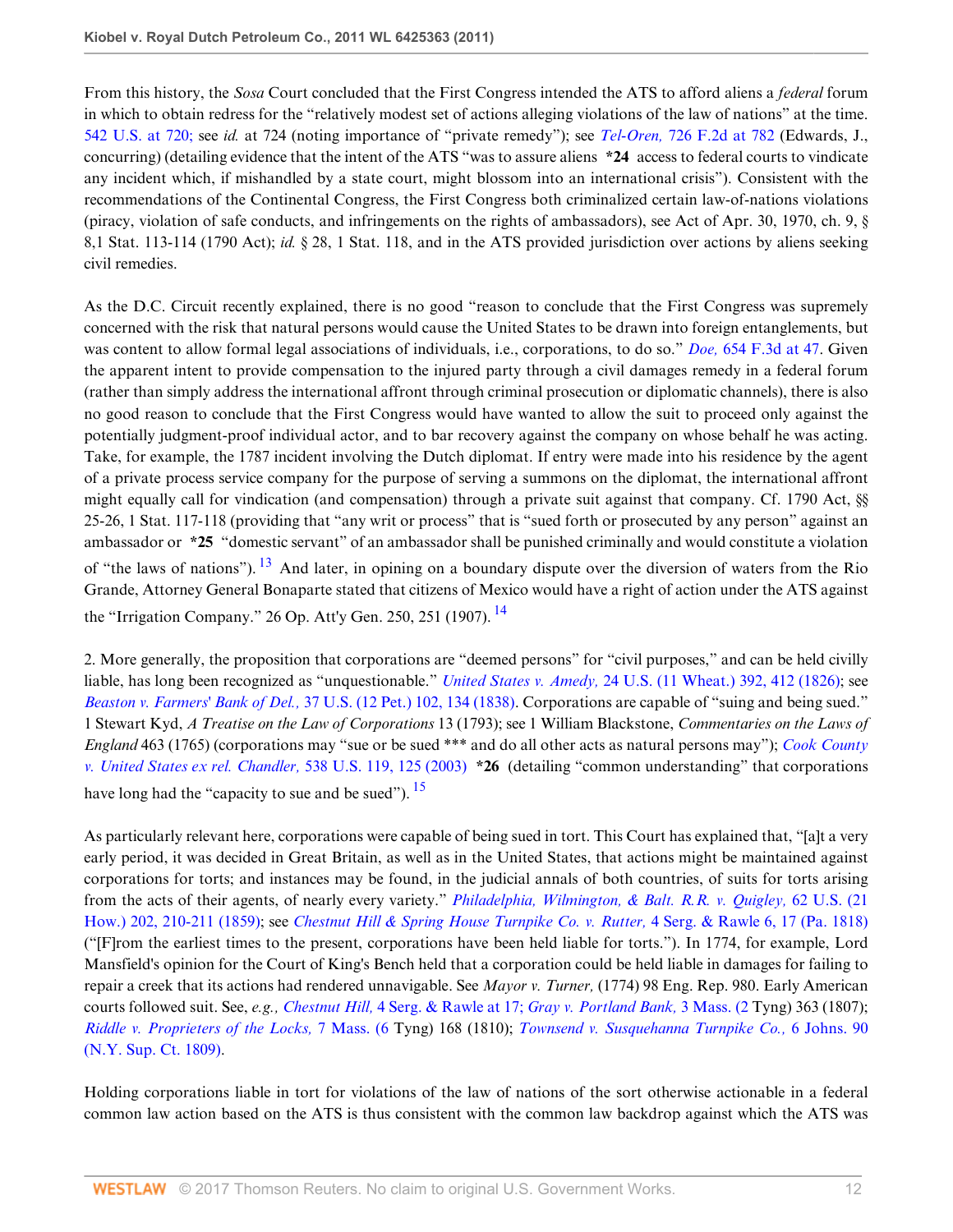enacted and subsequently amended. As even the Second Circuit recognized, this Nation's "legal **\*27** culture" has "long" grown "accustomed" to imposing tort liability on corporations. Pet. App. A8-A9; see *Doe,* [654 F.3d at 48](http://www.westlaw.com/Link/Document/FullText?findType=Y&serNum=2025629981&pubNum=506&originatingDoc=I5855366f2d3d11e1bd928e1973ff4e60&refType=RP&fi=co_pp_sp_506_48&originationContext=document&vr=3.0&rs=cblt1.0&transitionType=DocumentItem&contextData=(sc.RelatedInfo)#co_pp_sp_506_48) ("The general rule of substantive law is that corporations, like individuals, are liable for their torts.") (citation omitted); [9A William](http://www.westlaw.com/Link/Document/FullText?findType=Y&serNum=0295760835&pubNum=0122624&originatingDoc=I5855366f2d3d11e1bd928e1973ff4e60&refType=TS&originationContext=document&vr=3.0&rs=cblt1.0&transitionType=DocumentItem&contextData=(sc.RelatedInfo)) M. Fletcher, *[Cyclopedia of the Law of Corporations](http://www.westlaw.com/Link/Document/FullText?findType=Y&serNum=0295760835&pubNum=0122624&originatingDoc=I5855366f2d3d11e1bd928e1973ff4e60&refType=TS&originationContext=document&vr=3.0&rs=cblt1.0&transitionType=DocumentItem&contextData=(sc.RelatedInfo))* § 4521 (2008 rev. ed.) (discussing tort suits against corporations).

<span id="page-12-0"></span>And the *Sosa* Court's cautionary admonitions provide no reason to depart from the common law on this issue.<sup>[16](#page-14-9)</sup>

3. International law does not counsel otherwise. As discussed (see Part II.A, *supra*), international law does not dictate a court's decision whether to recognize, and how to define, a federal common law cause of action to enforce a law-of-nations violation of the sort deemed **\*28** potentially actionable under *Sosa.* But to the extent international law does speak to an issue, it should inform the court's exercise of its residual common law discretion. Here, nothing in international law counsels in favor of the Second Circuit's categorical bar to corporate liability.

The court of appeals relied heavily on its understanding that "no corporation has ever been subject to *any* form of liability under the customary international law of human rights." Pet. App. A16. But, even if correct, the court of appeals drew the wrong conclusion from that observation.

<span id="page-12-1"></span>*First*, each international tribunal is specially negotiated, and limitations are placed on the jurisdiction of such tribunals that may be unrelated to the reach of substantive international law. See, *e.g.*, Rome Statute of the International Criminal Court, July 17, 1998, 2187 U.N.T.S. 90, art. 10 (Rome Statute) ("Nothing in this Part shall be interpreted as limiting or prejudicing in any way existing or developing rules of international law for purposes other than this Statute."). Thus, the fact that no international tribunal has been created for the purpose of holding corporations *civilly* liable for violations of international law does not contribute to the analysis, because the same is true for natural persons. <sup>[17](#page-14-10)</sup> Cf. Pet. App. A141 ("If the absence of widespread agreement in the world as to civil liability bars imposing liability on corporations, it bars imposing liability on natural persons as well."); *Flomo,* [643 F.3d at 1019](http://www.westlaw.com/Link/Document/FullText?findType=Y&serNum=2025641202&pubNum=506&originatingDoc=I5855366f2d3d11e1bd928e1973ff4e60&refType=RP&fi=co_pp_sp_506_1019&originationContext=document&vr=3.0&rs=cblt1.0&transitionType=DocumentItem&contextData=(sc.RelatedInfo)#co_pp_sp_506_1019) ("If a plaintiff had to show that civil liability for such violations was itself a norm of international law, no claims under **\*29** the [ATS] could ever be successful, even claims against individuals.").

*Second*, the reason why the jurisdiction of international *criminal* tribunals has thus far been limited to natural persons (see Pet. App. A51-A54) appears to be because of certain features unique to *criminal* punishment. That limitation is not indicative of a general prohibition against holding corporations (as compared to natural persons) accountable for violations of international law. See Pet. App. A165-A166 (Leval, J., concurring only in the judgment) ("[I]nternational tribunals withhold criminal liability from juridical entities for reasons that have nothing to do with whether they violated the conduct norms of international law."); *id.* at A119-A127. For example, the Rome Statute, which established the International Criminal Court (ICC), was based on the principle of complementarity. Rome Statute preamble ¶ 10. The ICC was to assume criminal jurisdiction only when national courts were unable (or unwilling) to genuinely investigate or prosecute certain international crimes. See Rome Statute art. 17. Because many foreign states do not criminally prosecute corporations under their domestic law for any offense, see Pet. App. A123-A124, extending the ICC's criminal jurisdiction to include corporations would have rendered complementarity unworkable. Notably, however, several countries (including the United Kingdom and the Netherlands) that have incorporated the Rome Statute's three crimes (genocide, crimes against humanity, and war crimes) into their domestic jurisprudence themselves impose criminal liability on corporations and other legal persons for such offenses. See Anita Ramasastry & Robert C. Thompson, *Commerce, Crime and Conflict: Legal Remedies for Private Sector Liability* **\*30** *for Grave Breaches of International Law - A Survey of Sixteen Countries* - *Executive Summary* 13-16, 30 (2006), http:// www.fafo.no/pub/rapp/536/536.pdf.

With respect to Nuremberg in particular, while it is true that no private organization or corporation was criminally charged or convicted, it is equally true that nothing in the history of the Nuremberg proceedings suggests that juridical persons could never be held accountable (through criminal prosecution or otherwise) for violating international law. See Jonathan A. Bush, *The [Prehistory of Corporations and Conspiracy in Criminal Law: What Nuremberg Really Said](http://www.westlaw.com/Link/Document/FullText?findType=Y&serNum=0344766645&pubNum=3050&originatingDoc=I5855366f2d3d11e1bd928e1973ff4e60&refType=LR&originationContext=document&vr=3.0&rs=cblt1.0&transitionType=DocumentItem&contextData=(sc.RelatedInfo))*, [109 Colum. L. Rev. 1094, 1239 \(2009\)](http://www.westlaw.com/Link/Document/FullText?findType=Y&serNum=0344766645&pubNum=3050&originatingDoc=I5855366f2d3d11e1bd928e1973ff4e60&refType=LR&originationContext=document&vr=3.0&rs=cblt1.0&transitionType=DocumentItem&contextData=(sc.RelatedInfo)) (noting that corporate liability was "explored, and was never rejected as legally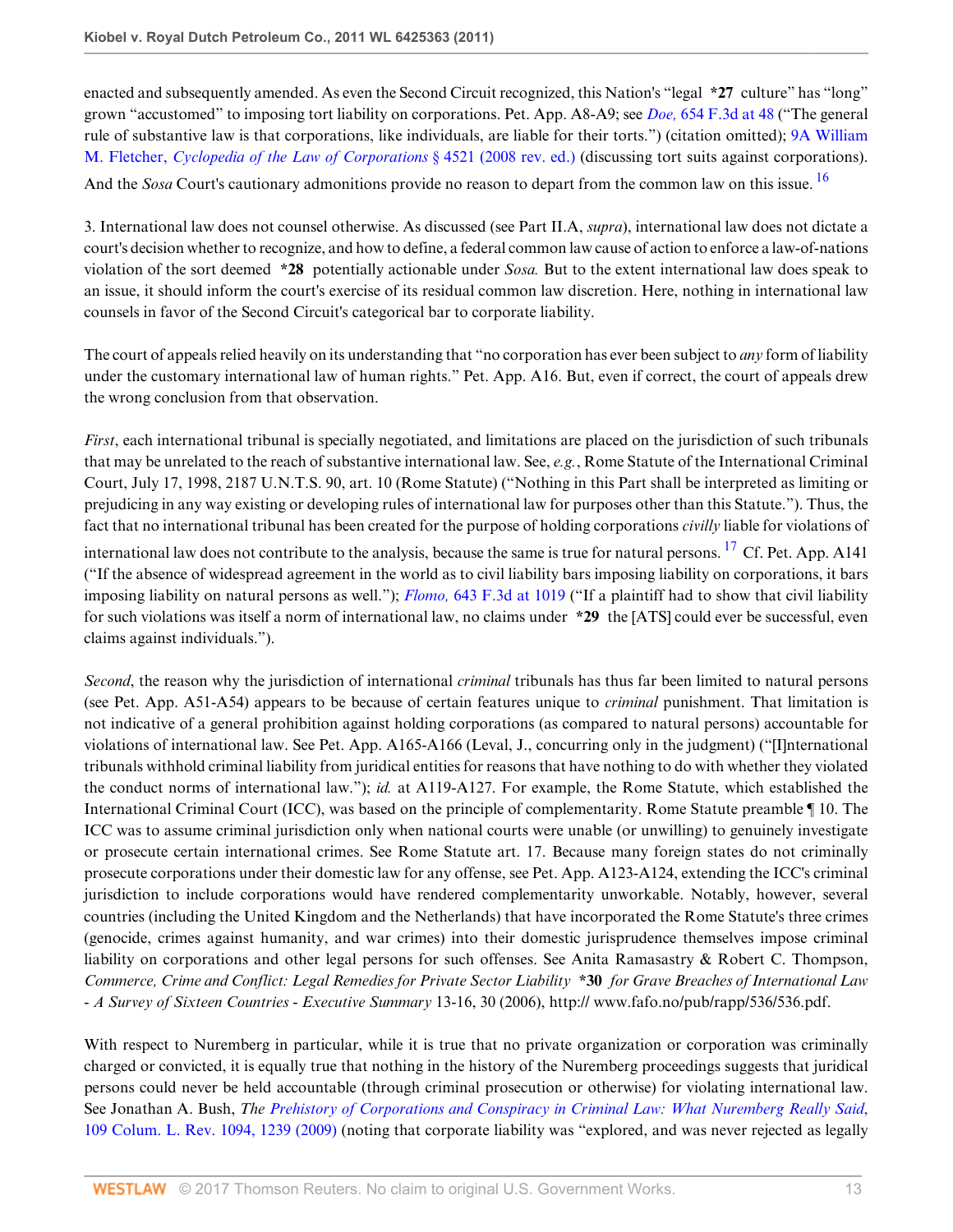unsound," and that corporations were not prosecuted at Nuremberg "not because of any legal determination that it was impermissible under international law"); cf. Diarmuid Jeffreys, *Hell's Cartel* 405-406 (2008) (noting that German court in subsequent suit, apparently brought under German law, held that "[t]he fundamental principles of equality, justice, and humanity must have been known to all civilized persons, and the [I.G. Farben chemical company in its current liquidated form] cannot evade its responsibility any more than can an individual").  $^{18}$  $^{18}$  $^{18}$ 

**\*31** *Third*, international tribunals are not the sole (or even the primary) means of enforcing international-law norms. Until the twentieth century, domestic law and domestic courts were the primary means of implementing customary international law. And holding corporations accountable if they violate the law of nations is consistent with international law. Today, a number of international agreements (including some that the United States has ratified) require states parties to impose liability on corporations for certain actions. See, *e.g.,* Convention Against Transnational Organized Crime, art. 10(1), Nov. 15, 2000, S. Treaty Doc. No. 16, 108th Cong., 2d Sess. (2004), 2225 U.N.T.S. 209; Convention on Combating Bribery of Foreign Public Officials in International Business Transactions, art. 2, Dec. 17, 1997, S. Treaty Doc. No. 43, 105th Cong., 2d Sess. [\(1998\), 37 I.L.M. 1 \(1998\);](http://www.westlaw.com/Link/Document/FullText?findType=Y&pubNum=100856&cite=37INTLLEGALMAT1&originatingDoc=I5855366f2d3d11e1bd928e1973ff4e60&refType=NA&originationContext=document&vr=3.0&rs=cblt1.0&transitionType=DocumentItem&contextData=(sc.RelatedInfo)) see also, *e.g., Doe,* [654 F.3d at 48-49 & n.35.](http://www.westlaw.com/Link/Document/FullText?findType=Y&serNum=2025629981&pubNum=506&originatingDoc=I5855366f2d3d11e1bd928e1973ff4e60&refType=RP&fi=co_pp_sp_506_48&originationContext=document&vr=3.0&rs=cblt1.0&transitionType=DocumentItem&contextData=(sc.RelatedInfo)#co_pp_sp_506_48) As the Chairman of the Rome Statute's Drafting Committee explained, "all positions now accept in some form or another the principle that a legal entity, private or public, can, through its policies or actions, transgress a norm for which the law, whether national or international, provides, at the very least damages \*\*\* and other remedies such as seizure and forfeiture of assets." M. Cherif Bassiouni, *Crimes Against Humanity in International Criminal Law* 379 (2d rev. ed. 1999).

## <span id="page-13-6"></span>**\*32 CONCLUSION**

The judgment of the court of appeals should be reversed.

## Footnotes

- <span id="page-13-0"></span>[1](#page-3-0) The Nigerian subsidiary was dismissed from the suit for lack of personal jurisdiction. Pet. App. A170.
- <span id="page-13-1"></span>[2](#page-3-1) State Department reports document a history of violent repression of Ogoni residents by Nigerian security forces over the relevant time period. See 18 State Dep't Annual Hum. Rts. Rep. to Congress 214 (1993); 19 State Dep't Annual Hum. Rts. Rep. to Congress 190 (1994); 20 State Dep't Annual Hum. Rts. Rep. to Congress 197-198, 200 (1995).
- <span id="page-13-2"></span>[3](#page-6-0) Petitioners argued to the contrary at the petition stage, Pet. 16 n.7; Reply Br. 5-6, but they do not renew that argument in their merits brief.
- <span id="page-13-3"></span>[4](#page-7-0) The corporate-liability issue was raised in *Talisman, supra*, which was argued in the Second Circuit in tandem with this case, Br. in Opp. 7 n.4. That issue was the subject of considerable discussion in the oral argument in this case, and was addressed in a post-argument letter brief submitted in *Talisman* by petitioners' counsel (who represented the plaintiffs in both cases), Br. in Opp. App. 190a-206a.
- <span id="page-13-4"></span>[5](#page-7-1) This Court may have granted certiorari in part to resolve a disagreement among the courts of appeals on the issue of corporate liability in suits based on the ATS. If the decision below were vacated, however, the present conflict would no longer exist. The Seventh, Ninth, Eleventh, and D.C. Circuits have all held that corporations can be liable in tort for a violation of the law of nations under the ATS. *Doe,* [654 F.3d at 39-57;](http://www.westlaw.com/Link/Document/FullText?findType=Y&serNum=2025629981&pubNum=506&originatingDoc=I5855366f2d3d11e1bd928e1973ff4e60&refType=RP&fi=co_pp_sp_506_39&originationContext=document&vr=3.0&rs=cblt1.0&transitionType=DocumentItem&contextData=(sc.RelatedInfo)#co_pp_sp_506_39) *[Flomo v. Firestone Natural Rubber Co.,](http://www.westlaw.com/Link/Document/FullText?findType=Y&serNum=2025641202&pubNum=506&originatingDoc=I5855366f2d3d11e1bd928e1973ff4e60&refType=RP&fi=co_pp_sp_506_1017&originationContext=document&vr=3.0&rs=cblt1.0&transitionType=DocumentItem&contextData=(sc.RelatedInfo)#co_pp_sp_506_1017)* 643 F.3d 1013, 1017-1021 (7th Cir. [2011\);](http://www.westlaw.com/Link/Document/FullText?findType=Y&serNum=2025641202&pubNum=506&originatingDoc=I5855366f2d3d11e1bd928e1973ff4e60&refType=RP&fi=co_pp_sp_506_1017&originationContext=document&vr=3.0&rs=cblt1.0&transitionType=DocumentItem&contextData=(sc.RelatedInfo)#co_pp_sp_506_1017) *Sarei v. Rio Tinto, PLC,* [No. 02-56256, 2011 WL 5041927, at \\*6-\\*7, \\*19-\\*20, \\*24-\\*25 \(9th Cir. Oct. 25, 2011\),](http://www.westlaw.com/Link/Document/FullText?findType=Y&serNum=2026387313&pubNum=0000999&originatingDoc=I5855366f2d3d11e1bd928e1973ff4e60&refType=RP&originationContext=document&vr=3.0&rs=cblt1.0&transitionType=DocumentItem&contextData=(sc.RelatedInfo)) petition for cert. pending, No. 11-649 (filed Nov. 23, 2011); *Drummond Co.,* [552 F.3d at 1315-1316](http://www.westlaw.com/Link/Document/FullText?findType=Y&serNum=2017694905&pubNum=506&originatingDoc=I5855366f2d3d11e1bd928e1973ff4e60&refType=RP&fi=co_pp_sp_506_1315&originationContext=document&vr=3.0&rs=cblt1.0&transitionType=DocumentItem&contextData=(sc.RelatedInfo)#co_pp_sp_506_1315).
- <span id="page-13-5"></span>[6](#page-7-2) The court of appeals did not decide any of those issues in this case. See Pet. App.  $A7-A8 \& n.10$  (declining to address extraterritoriality); Br. in Opp. 30-35, 31 n.22 (suggesting respondents would raise alternative grounds for affirmance). Although Judge Leval concurred in the judgment because he believed the operative complaint should be dismissed for failure to sufficiently plead aiding-and-abetting liability under Second Circuit precedent (Pet. App. A168-A185), the majority did not decide that question. Aiding-and-abetting liability was, however, addressed by the Second Circuit in the *Talisman* case, which was heard in tandem with this case (see note 4, *supra*). The United States filed a brief in *Talisman* addressing both extraterritoriality and aiding-and-abetting liability, and stating that its arguments were "equally applicable to the *Kiobel* district court's determination that claims for aiding and abetting liability are available under the ATS." U.S. Br. at 5 n.1, *Talisman, supra* (No. 07-0016).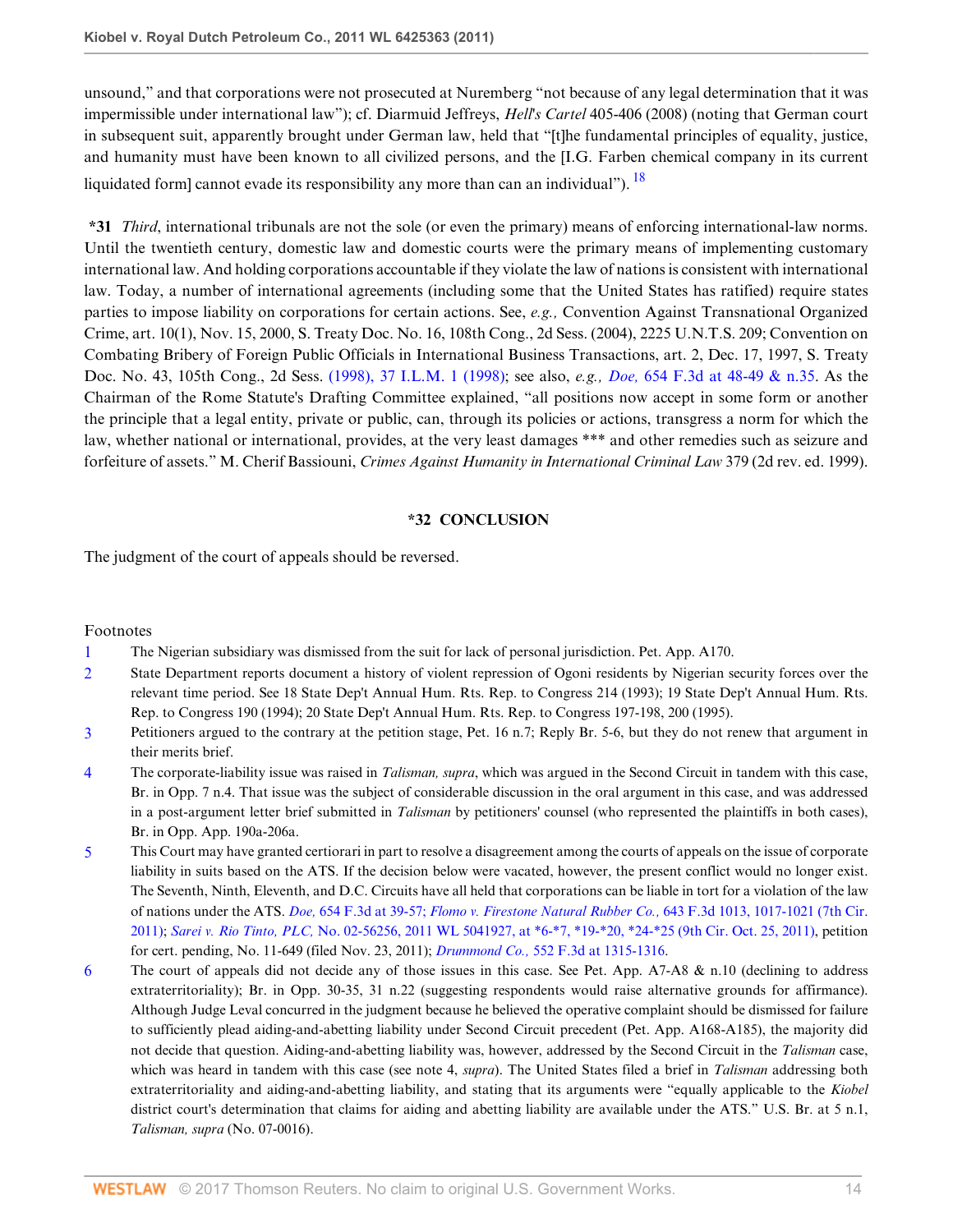Respondents filed a conditional cross-petition for certiorari presenting the question whether the TVPA has "displaced" certain claims brought under the ATS (namely, torture, cruel, inhuman, and degrading treatment, and extrajudicial killing), but this Court denied that petition. See *Shell Petroleum N.V. v. Kiobel,* cert. denied, [132 S. Ct. 248 \(2011\)](http://www.westlaw.com/Link/Document/FullText?findType=Y&serNum=2026259609&pubNum=708&originatingDoc=I5855366f2d3d11e1bd928e1973ff4e60&refType=RP&originationContext=document&vr=3.0&rs=cblt1.0&transitionType=DocumentItem&contextData=(sc.RelatedInfo)) (No. 11-63). To the extent the Court wishes to address any of those questions, it should do so in a case where the issues have been decided by the court of appeals - and only after full briefing. The United States accordingly will address here only the corporate-liability question presented in this case.

- <span id="page-14-0"></span>[7](#page-8-0) Cf. 1 Op. Att'y Gen. 71, 73 (1797) (opining on prosecution of newspaper editor for libel of Spanish Ambassador and noting that "[a]n affront to an ambassador is just cause for national displeasure, and, if offered by an individual citizen, satisfaction is demandable of his nation").
- <span id="page-14-1"></span>[8](#page-8-1) See *Sosa,* [542 U.S. at 733 n.21](http://www.westlaw.com/Link/Document/FullText?findType=Y&serNum=2004637442&pubNum=780&originatingDoc=I5855366f2d3d11e1bd928e1973ff4e60&refType=RP&fi=co_pp_sp_780_733&originationContext=document&vr=3.0&rs=cblt1.0&transitionType=DocumentItem&contextData=(sc.RelatedInfo)#co_pp_sp_780_733) ("This requirement of clear definition is not meant to be the only principle limiting the availability of relief in the federal courts for violations of customary international law."); *id.* at 738 n.30 (noting that the "demanding standard of definition" must first be met "to raise even the possibility of a private cause of action").
- <span id="page-14-2"></span>[9](#page-9-0) Although the formal distinction in international law is between norms that require state action and norms that do not, this brief adheres to the Court's terminology in *Sosa* and refers to "state actors" and "non-state actors" to describe that distinction.
- <span id="page-14-3"></span>[10](#page-9-1) There are, for example, internationally accepted rules on jurisdiction and immunities and, in certain contexts, international law may require certain minimum procedural standards. See, *e.g.*, 1 [Restatement \(Third\) of Foreign Relations Law §§ 421,](http://www.westlaw.com/Link/Document/FullText?findType=Y&serNum=0289476790&pubNum=0102182&originatingDoc=I5855366f2d3d11e1bd928e1973ff4e60&refType=TS&originationContext=document&vr=3.0&rs=cblt1.0&transitionType=DocumentItem&contextData=(sc.RelatedInfo)) [423 \(1986\)](http://www.westlaw.com/Link/Document/FullText?findType=Y&serNum=0289476792&pubNum=0102182&originatingDoc=I5855366f2d3d11e1bd928e1973ff4e60&refType=TS&originationContext=document&vr=3.0&rs=cblt1.0&transitionType=DocumentItem&contextData=(sc.RelatedInfo)) (international law on jurisdiction to adjudicate); *id.* §§ 451-456 (international law on foreign sovereign immunity); *[Arrest Warrant of 11 April 2000, Dem. Rep. Congo v. Belgium,](http://www.westlaw.com/Link/Document/FullText?findType=Y&serNum=2007652256&pubNum=147&originatingDoc=I5855366f2d3d11e1bd928e1973ff4e60&refType=IC&fi=co_pp_sp_147_20&originationContext=document&vr=3.0&rs=cblt1.0&transitionType=DocumentItem&contextData=(sc.RelatedInfo)#co_pp_sp_147_20)* 2002 I.C.J. 3, 20-21 (Feb. 14) (head-of-state immunity).
- <span id="page-14-4"></span>[11](#page-10-0) This is plainly true when the theory of corporate liability is premised on respondeat superior and the responsible agent is a natural person. As the D.C. Circuit explained, in those circumstances agency law simply determines who will be held financially responsible for the injury inflicted by the agent. See *Doe,* [654 F.3d at 41, 51.](http://www.westlaw.com/Link/Document/FullText?findType=Y&serNum=2025629981&pubNum=506&originatingDoc=I5855366f2d3d11e1bd928e1973ff4e60&refType=RP&fi=co_pp_sp_506_41&originationContext=document&vr=3.0&rs=cblt1.0&transitionType=DocumentItem&contextData=(sc.RelatedInfo)#co_pp_sp_506_41) But it is also true for a theory of direct corporate liability, because corporations are themselves capable of violating norms of customary international law of the sort described in *Sosa* - or at least the United States may permissibly recognize them to be capable of doing so. Although petitioners have not yet identified the precise theory of corporate liability on which they intend to proceed, the court of appeals erroneously rejected the concept of corporate liability in a suit under the ATS as a categorical matter. Cf. Pet. App. A77 n.51 (noting different standards of corporate liability). To the extent different theories of corporate liability could raise distinct questions as to how a court should exercise its "residual common law discretion," *Sosa,* [542 U.S. at 738,](http://www.westlaw.com/Link/Document/FullText?findType=Y&serNum=2004637442&pubNum=780&originatingDoc=I5855366f2d3d11e1bd928e1973ff4e60&refType=RP&fi=co_pp_sp_780_738&originationContext=document&vr=3.0&rs=cblt1.0&transitionType=DocumentItem&contextData=(sc.RelatedInfo)#co_pp_sp_780_738) that is a matter better addressed on remand.
- <span id="page-14-5"></span>[12](#page-10-1) The Foreign Sovereign Immunities Act of 1976, [28 U.S.C. 1330](http://www.westlaw.com/Link/Document/FullText?findType=L&pubNum=1000546&cite=28USCAS1330&originatingDoc=I5855366f2d3d11e1bd928e1973ff4e60&refType=LQ&originationContext=document&vr=3.0&rs=cblt1.0&transitionType=DocumentItem&contextData=(sc.RelatedInfo)), would bar a suit against a foreign state, *[Amerada Hess](http://www.westlaw.com/Link/Document/FullText?findType=Y&serNum=1989012994&pubNum=780&originatingDoc=I5855366f2d3d11e1bd928e1973ff4e60&refType=RP&fi=co_pp_sp_780_436&originationContext=document&vr=3.0&rs=cblt1.0&transitionType=DocumentItem&contextData=(sc.RelatedInfo)#co_pp_sp_780_436) Skipping Corp.,* [488 U.S. at 436-438,](http://www.westlaw.com/Link/Document/FullText?findType=Y&serNum=1989012994&pubNum=780&originatingDoc=I5855366f2d3d11e1bd928e1973ff4e60&refType=RP&fi=co_pp_sp_780_436&originationContext=document&vr=3.0&rs=cblt1.0&transitionType=DocumentItem&contextData=(sc.RelatedInfo)#co_pp_sp_780_436) and other immunities may apply in suits against other defendants, *e.g., [Samantar v.](http://www.westlaw.com/Link/Document/FullText?findType=Y&serNum=2022190725&pubNum=708&originatingDoc=I5855366f2d3d11e1bd928e1973ff4e60&refType=RP&fi=co_pp_sp_708_2292&originationContext=document&vr=3.0&rs=cblt1.0&transitionType=DocumentItem&contextData=(sc.RelatedInfo)#co_pp_sp_708_2292) Yousuf,* [130 S. Ct. 2278, 2292-2293 \(2010\).](http://www.westlaw.com/Link/Document/FullText?findType=Y&serNum=2022190725&pubNum=708&originatingDoc=I5855366f2d3d11e1bd928e1973ff4e60&refType=RP&fi=co_pp_sp_708_2292&originationContext=document&vr=3.0&rs=cblt1.0&transitionType=DocumentItem&contextData=(sc.RelatedInfo)#co_pp_sp_708_2292)
- <span id="page-14-6"></span>[13](#page-11-0) The incident discussed by Attorney General Bradford in his 1795 opinion, in which U.S. citizens had "taken part in the French plunder of a British slave colony in Sierra Leone," *Sosa,* [542 U.S. at 721,](http://www.westlaw.com/Link/Document/FullText?findType=Y&serNum=2004637442&pubNum=780&originatingDoc=I5855366f2d3d11e1bd928e1973ff4e60&refType=RP&fi=co_pp_sp_780_721&originationContext=document&vr=3.0&rs=cblt1.0&transitionType=DocumentItem&contextData=(sc.RelatedInfo)#co_pp_sp_780_721) provides another useful analogue. See 1 Op. Att'y. Gen. 57, 59. The Attorney General there opined that, although the federal government could not criminally prosecute the Americans, there was "no doubt that the company or individuals" injured could sue under the ATS. *Ibid.* It seems unlikely that Congress would have intended federal courts to be categorically barred from considering a suit against a U.S. corporation on whose behalf the individuals acted.
- <span id="page-14-7"></span>[14](#page-11-1) In cases of piracy, legal responsibility was not limited to natural persons. "The vessel which commit[ted] the aggression [wa]s treated as the offender," and was subject to forfeiture. *Harmony v. United States (The Malek Adhel),* [43 U.S. \(2 How.\) 210,](http://www.westlaw.com/Link/Document/FullText?findType=Y&serNum=1800105005&pubNum=780&originatingDoc=I5855366f2d3d11e1bd928e1973ff4e60&refType=RP&fi=co_pp_sp_780_233&originationContext=document&vr=3.0&rs=cblt1.0&transitionType=DocumentItem&contextData=(sc.RelatedInfo)#co_pp_sp_780_233) [233 \(1844\).](http://www.westlaw.com/Link/Document/FullText?findType=Y&serNum=1800105005&pubNum=780&originatingDoc=I5855366f2d3d11e1bd928e1973ff4e60&refType=RP&fi=co_pp_sp_780_233&originationContext=document&vr=3.0&rs=cblt1.0&transitionType=DocumentItem&contextData=(sc.RelatedInfo)#co_pp_sp_780_233)
- <span id="page-14-8"></span>[15](#page-11-2) See also *Amedy,* [24 U.S. \(11 Wheat.\) at 412](http://www.westlaw.com/Link/Document/FullText?findType=Y&serNum=1800134016&pubNum=780&originatingDoc=I5855366f2d3d11e1bd928e1973ff4e60&refType=RP&fi=co_pp_sp_780_412&originationContext=document&vr=3.0&rs=cblt1.0&transitionType=DocumentItem&contextData=(sc.RelatedInfo)#co_pp_sp_780_412) (interpreting "person" in 1801 criminal statute to include corporations).
- <span id="page-14-9"></span>[16](#page-12-0) In *Mohamad v. Palestinian Authority,* No. 11-88 (oral argument scheduled for Feb. 28, 2012), the Court has granted certiorari to decide whether the TVPA permits actions against organizations as well as natural persons, and ordered the case to be heard in tandem with this case. If the Court concludes that acts of torture and extrajudicial killing can be brought under the TVPA only against natural persons, that would not support a categorical rejection of corporate liability under the ATS. The TVPA was enacted to furnish a clear statutory cause of action for torture and extrajudicial killing under color of law of a foreign nation, in light of uncertainty concerning application of the ATS as a result of Judge Bork's opinion in *Tel-Oren*, which disagreed with the Second Circuit's decision in *[Filartiga v. Pena-Irala,](http://www.westlaw.com/Link/Document/FullText?findType=Y&serNum=1980125293&pubNum=350&originatingDoc=I5855366f2d3d11e1bd928e1973ff4e60&refType=RP&originationContext=document&vr=3.0&rs=cblt1.0&transitionType=DocumentItem&contextData=(sc.RelatedInfo))* 630 F.2d 876 (1980). See H.R. Rep. No. 367, 102d Cong., 1st Sess. Pt. 1, at 2-4 (1991); S. Rep. No. 249, 102d Cong., 1st Sess. 3-5 (1991); see also *Sosa,* [542 U.S. at 728, 731.](http://www.westlaw.com/Link/Document/FullText?findType=Y&serNum=2004637442&pubNum=780&originatingDoc=I5855366f2d3d11e1bd928e1973ff4e60&refType=RP&fi=co_pp_sp_780_728&originationContext=document&vr=3.0&rs=cblt1.0&transitionType=DocumentItem&contextData=(sc.RelatedInfo)#co_pp_sp_780_728) The TVPA is distinct from the ATS in several respects. Most significantly, whereas the text of the ATS is silent as to the identity of the defendant, the TVPA confers a private right of action against an "individual." § 2(a), 106 Stat. 73. Moreover, whereas the TVPA itself provides a statutory cause of action only for certain acts under color of law of a "foreign nation," *ibid.*, the ATS was enacted to confer federal court jurisdiction and does not specify the law-of-nations violations that may be actionable.
- <span id="page-14-10"></span>[17](#page-12-1) Some international criminal tribunals authorize reparations to victims. See, *e.g.*, Rome Statute art. 75.